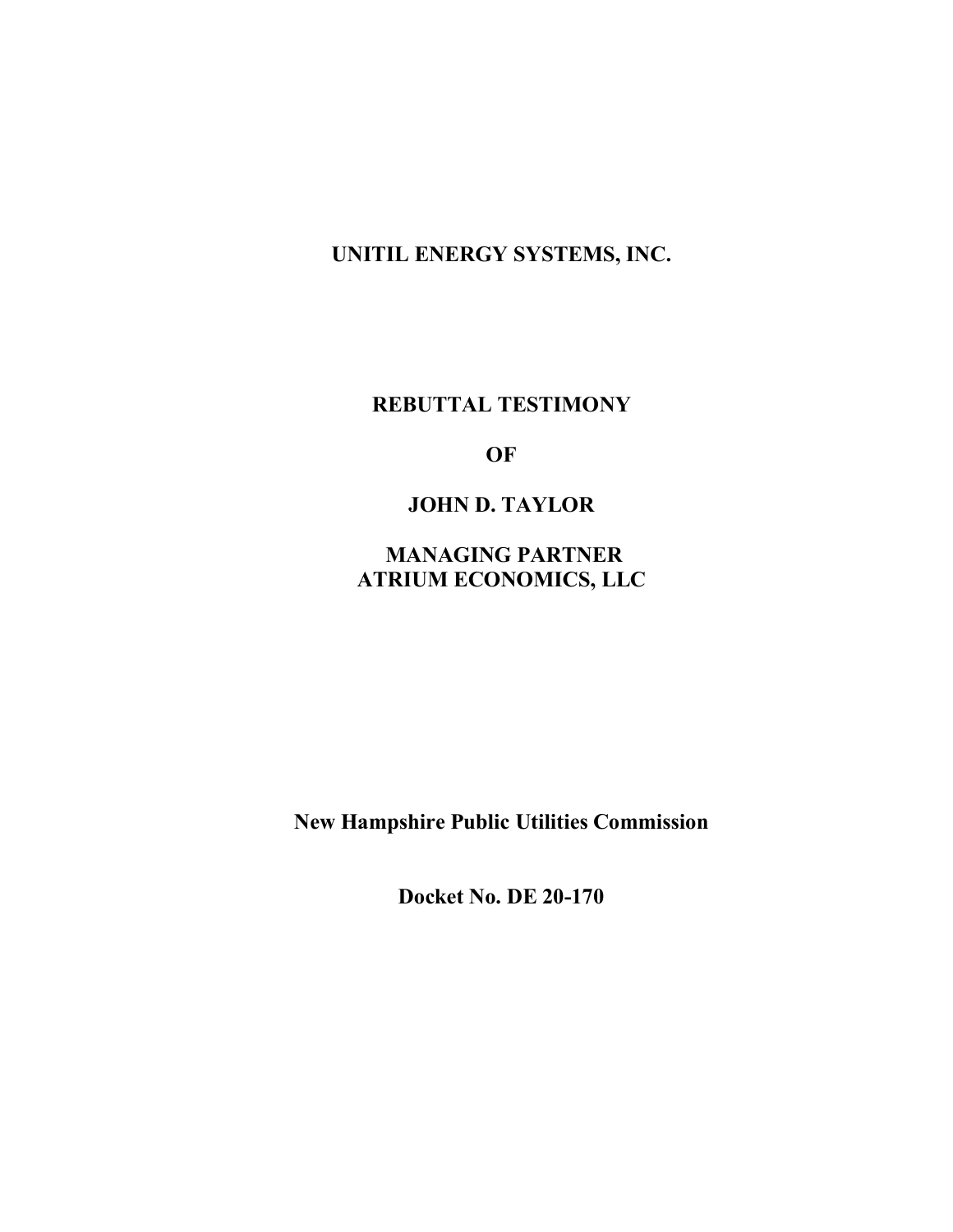### **Table of Contents**

| II. Clean Energy New Hampshire and Conservation Law Foundation3 |  |
|-----------------------------------------------------------------|--|
|                                                                 |  |
|                                                                 |  |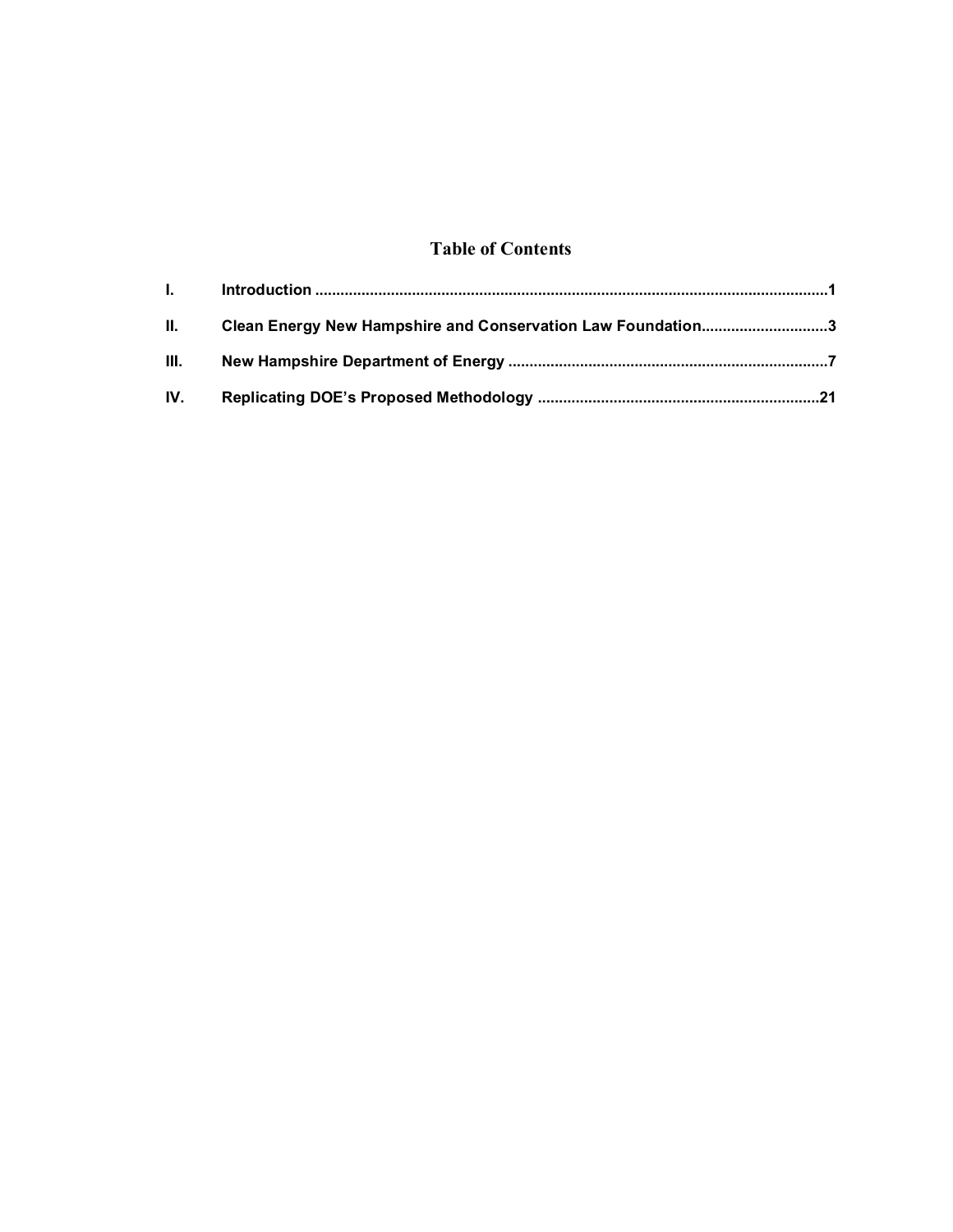# <span id="page-2-0"></span> **Rebuttal Testimony of John D. Taylor I. INTRODUCTION Please state your name and business address.** A. My name is John D. Taylor, and I am employed by Atrium Economics, LLC ("Atrium") as a Managing Partner. My business address is 10 Hospital Center Commons, Suite 400 Hilton Head Island SC 29926. **Did you previously submit testimony in this proceeding on behalf of Unitil Energy Systems Inc. ("UES" or the "Company")?** A. Yes. My direct testimony filed in Unitil base rate proceeding Docket DE 21-030 was also filed by UES in this docketed proceeding in support of UES's proposed Time-of-Use ("TOU") rates for the domestic class and for electric vehicle ("EV") charging. My direct testimony in DE 21-030, as it relates to this proceeding, covered the methodology employed to develop four distinct TOU rates for the following new rates (1) Domestic TOU, (2) Domestic TOU for EV Charging, (3) small general service EV TOU Charging (less than 200 kVA), (4) large general service EV TOU Charging (greater than 200 kVA). Lastly, I discuss the TOU bill analyses prepared by Atrium and the proposal for a demand holiday for the two small and large general service EV TOU Rates.

**What is the purpose of your rebuttal testimony?**

 A. My rebuttal testimony responds to certain portions of the following direct testimony submitted by other parties. I will address issues relating to UES's proposed electric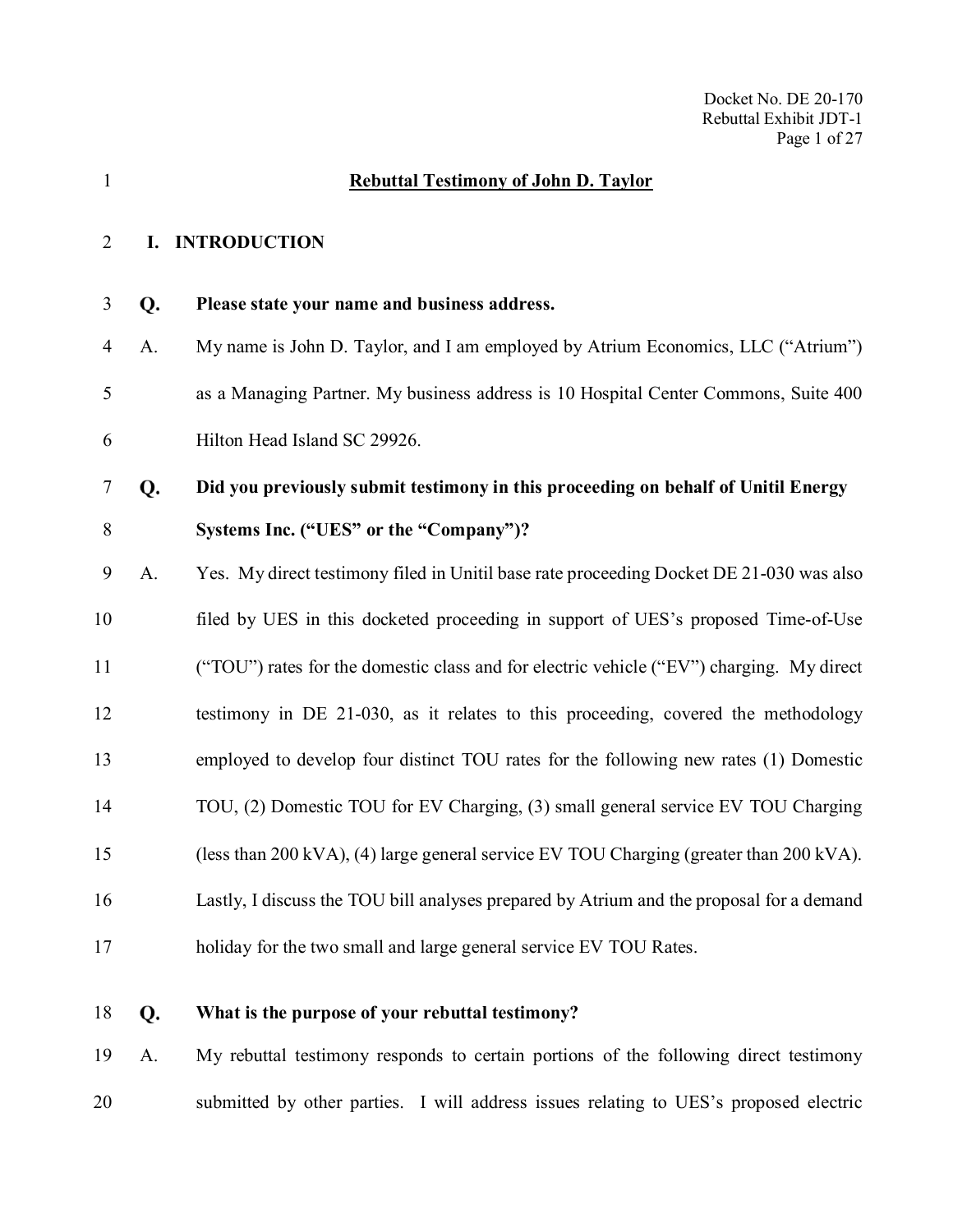| $\mathbf{1}$   |    | vehicle TOU rates and demand holiday as presented in the direct testimonies of New          |
|----------------|----|---------------------------------------------------------------------------------------------|
| $\overline{2}$ |    | Hampshire Department of Energy ("DOE") witness Sanem Sergici and Clean Energy New           |
| 3              |    | Hampshire and Conservation Law Foundation ("CENH/CLF") witness Christopher                  |
| 4              |    | Villarreal.                                                                                 |
| 5              | Q. | Are you sponsoring any schedules in support of your rebuttal testimony?                     |
| 6              | A. | Yes. I am sponsoring Schedule JDT-1 TOU Rate Model.xlsx which is the Excel based            |
| 7              |    | TOU rate model utilized in support of the rates and bill impacts presented in this rebuttal |
| 8              |    | testimony.                                                                                  |
| 9              |    | What conclusions do you draw and further discuss in this rebuttal testimony                 |
|                | Q. |                                                                                             |
| 10             |    | relating to the direct testimonies of DOE witness Sergici and CENH/CLF witness              |
| 11             |    | <b>Villarreal?</b>                                                                          |
| 12<br>13       | A. | Below are the primary conclusions and recommendations:                                      |
| 14             |    | CENH/CLF and UES both conclude an alternative proposal for demand charges is                |
| 15             |    | appropriate, and both look towards a straightforward holiday. The difference is             |
| 16             |    | that UES's proposal is limited to four years and the holiday scales back each year;         |
| 17             |    | whereas CENH/CLF recommends a 100% holiday that would last up to 10 years                   |
| 18             |    | or sooner if the total utilization across UES's service territory reaches 30%. UES's        |
| 19             |    | proposal demand holiday is appropriately limited in duration, limited in scope,             |
| 20             |    | addresses the challenge of demand charges, and ultimately limits the breadth of             |
| 21             |    | subsidies that may exist.                                                                   |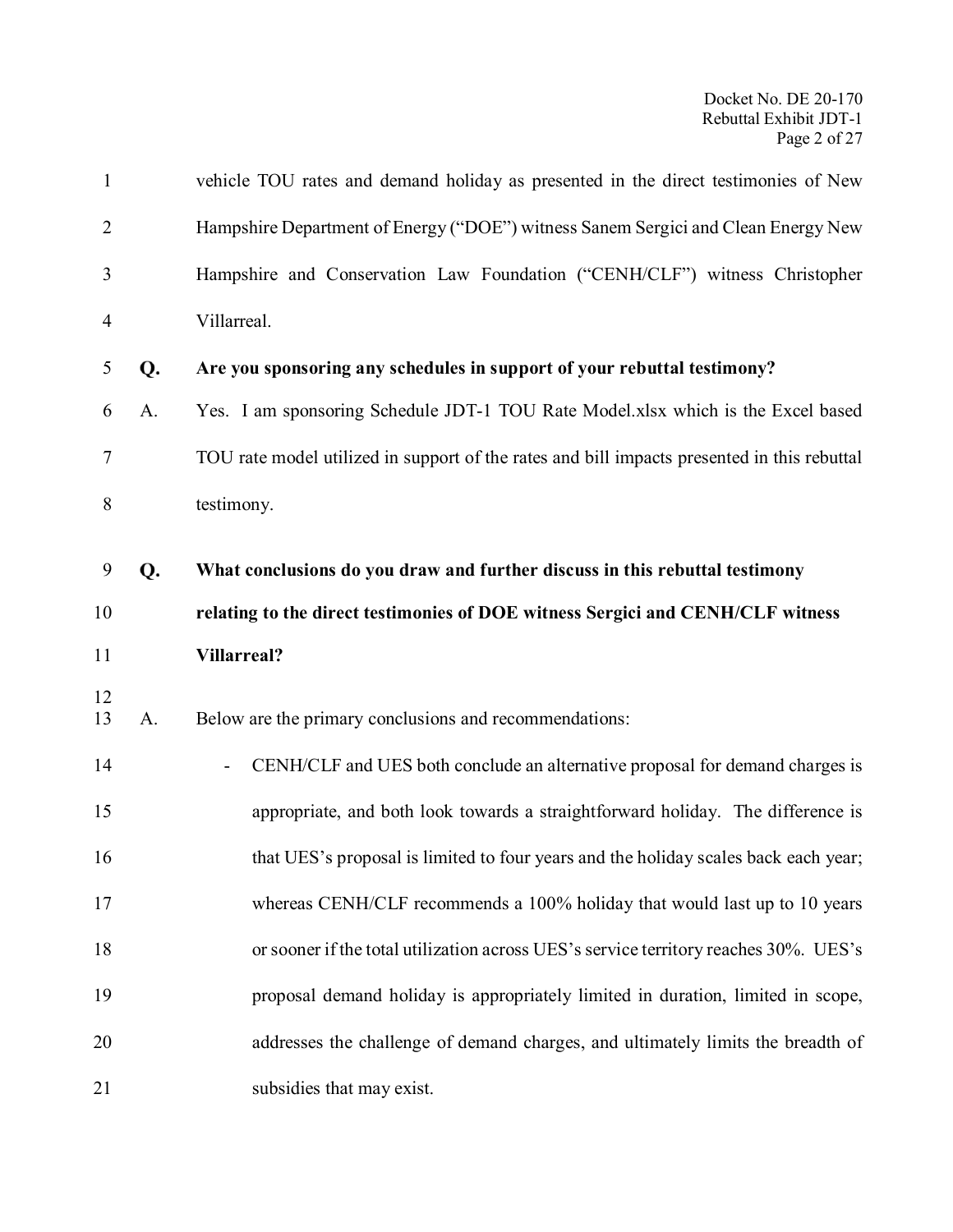<span id="page-4-0"></span>

| 1              |    | Both the DOE and UES TOU rate derivation methods time differentiate those costs                               |
|----------------|----|---------------------------------------------------------------------------------------------------------------|
| $\overline{2}$ |    | that do relate to system peak demand; generation costs and transmission                                       |
| 3              |    | costs. This is a benefit of an unbundled jurisdiction where different cost                                    |
| $\overline{4}$ |    | occurrences are recovered through different recovery and rate mechanisms.                                     |
| 5              |    | The overwhelming vast majority of distribution costs do not vary based on time of<br>$\overline{\phantom{a}}$ |
| 6              |    | day nor the level of energy consumed. Recovering demand-related costs in a time-                              |
| 7              |    | varying kWh rate creates distortions and results in cross-subsidies.                                          |
| 8              |    | Time-varying distribution energy rates are not a sufficient alternative to demand<br>$\overline{\phantom{0}}$ |
| 9              |    | rates for the recovery of demand-related costs and are particularly problematic for                           |
| 10             |    | large EV stations.                                                                                            |
| 11             |    | The New Hampshire Public Utilities Commission ("Commission") should accept                                    |
| 12             |    | UES proposed TOU rates and demand alternative as proposed in UES's direct                                     |
| 13             |    | filing.                                                                                                       |
| 14             |    | II. CLEAN ENERGY NEW HAMPSHIRE AND CONSERVATION LAW                                                           |
|                |    |                                                                                                               |
| 15             |    | <b>FOUNDATION</b>                                                                                             |
| 16             | Q. | Please summarize the conclusions drawn by CENH/CLF witness Villarreal.                                        |
| 17             | A. | CENH/CLF witness Villarreal recommends the New Hampshire Public Utilities                                     |
| 18             |    | Commission ("Commission") accept UES's Time-of-Use rate design proposal, except for                           |
| 19             |    | DC Fast Charge ("DCFC") stations. For DCFC stations CENH/CLF witness Villarreal                               |
| 20             |    | recommends rejecting UES's four-year declining demand holiday proposal and                                    |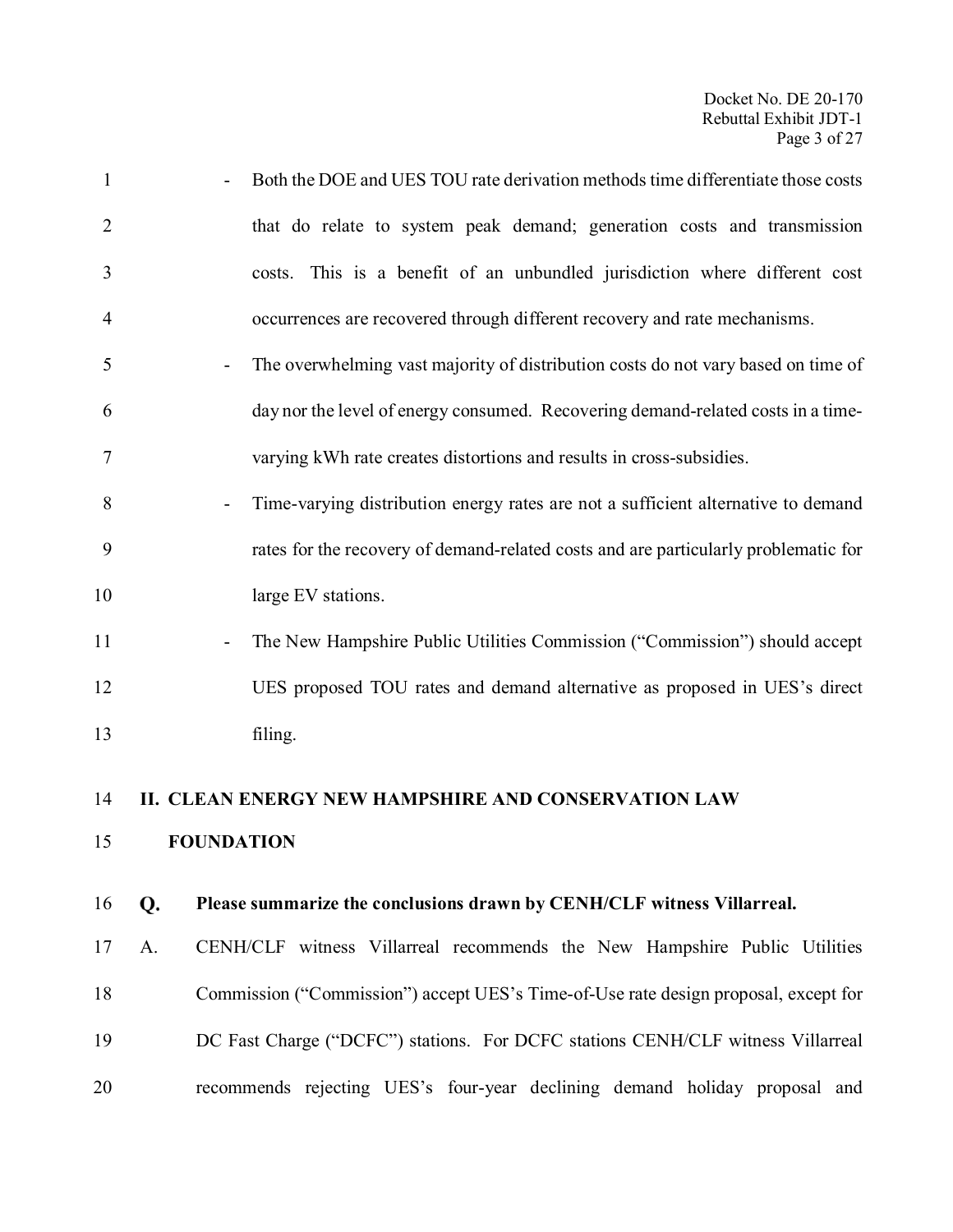| $\mathbf{1}$   |    | implementing a 100% demand holiday that exists until DCFC utilization factors reach                  |
|----------------|----|------------------------------------------------------------------------------------------------------|
| $\overline{2}$ |    | $30\%$ or after ten years; whichever comes first. <sup>1</sup> CENH/CLF witness Villarreal states in |
| 3              |    | support of this position that, "Not collecting demand charges should not have a substantial          |
| $\overline{4}$ |    | impact either to the site host or to customers since the low utilization rates of EV charging        |
| 5              |    | infrastructure means substantial costs are not being incurred." <sup>2</sup>                         |
| 6              | Q. | How do you respond to the conclusions drawn by CENH/CLF witness Villarreal?                          |
| $\tau$         | A. | First, CENH/CLF agrees with the TOU rates proposed for non-DCFC stations and limits                  |
| 8              |    | their concern to the demand rate for DCFC stations. CENH/CLF witness Villarreal                      |
| 9              |    | provides testimony on the challenge of demand charges for the promotion of EV adoption;              |
| 10             |    | a challenge recognized in my direct testimony. <sup>3</sup> We both conclude an alternative proposal |
| 11             |    | for demand charges is appropriate, and both look towards a straightforward holiday. The              |
| 12             |    | difference is that UES's proposal is limited to four years and the holiday scales back each          |
| 13             |    | year; whereas CENH/CLF recommends a 100% holiday that would last up to 10 years or                   |
| 14             |    | sooner if the total utilization across UES's service territory reaches 30%. Providing a              |
| 15             |    | 100% demand rebate for upwards of 10 years can result in several distortions, notably,               |
| 16             |    | cost shifting across customers, across classes, and the inability for revenue recovery.              |
| 17             |    | CENH/CLF witness Villarreal is simply incorrect in his assertion that not collecting                 |

<span id="page-5-0"></span><sup>&</sup>lt;sup>1</sup> CENH/CLF witness Villarreal Direct Testimony at page 4.

<span id="page-5-1"></span><sup>&</sup>lt;sup>2</sup> CENH/CLF witness Villarreal Direct Testimony at page 8.

<span id="page-5-2"></span><sup>&</sup>lt;sup>3</sup> Taylor Direct Testimony Exhibit JDT-1 at pages 29-31.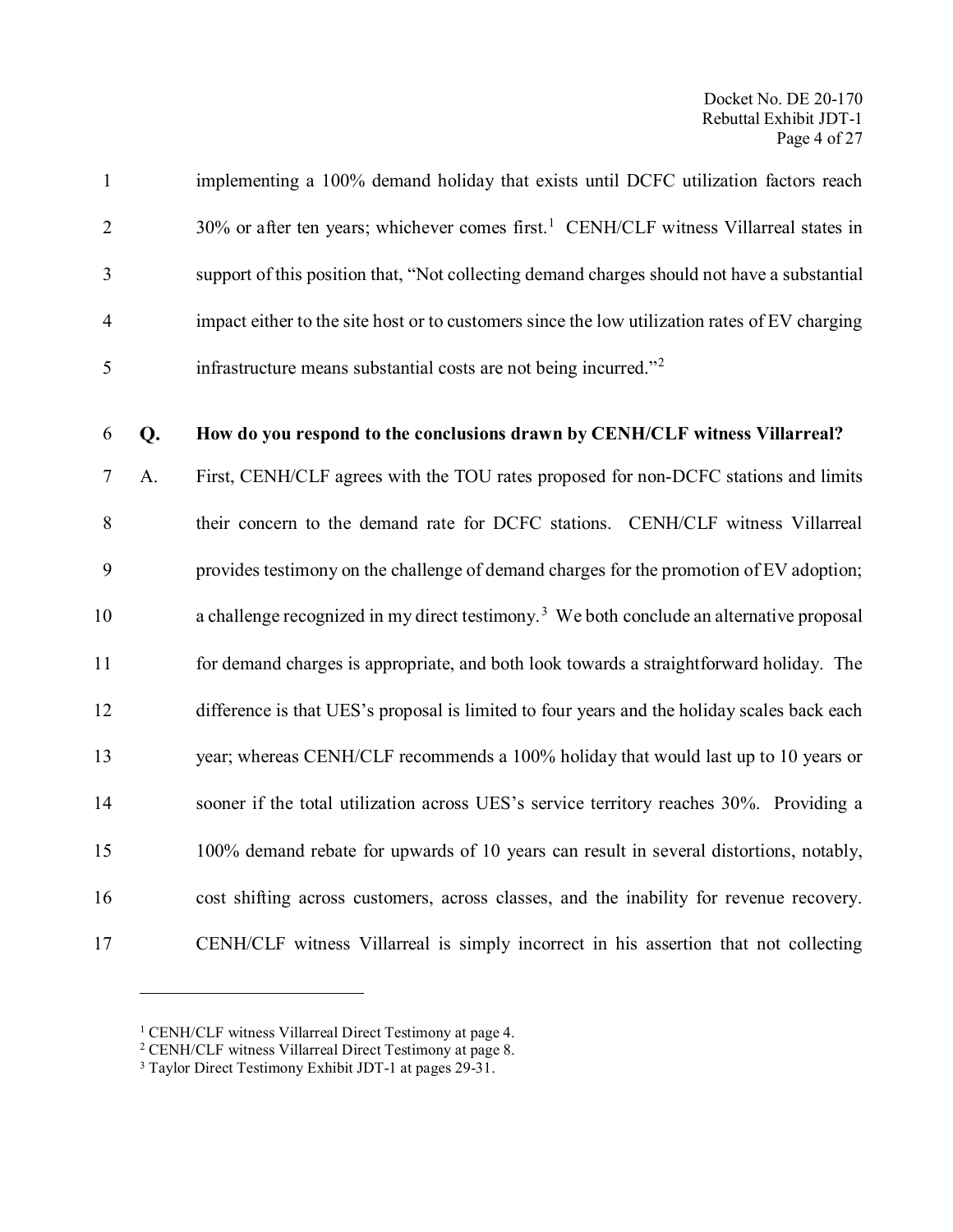| 1 <sub>A</sub> |    | $\mathbf{E} \mathbf{V}$ , is a set of $\mathbf{r}$ , $\mathbf{r}$ , $\mathbf{r}$ , $\mathbf{r}$ , $\mathbf{r}$ |
|----------------|----|----------------------------------------------------------------------------------------------------------------|
| 13             | Q. | Are similar demand holiday programs implemented by other electric utilities for                                |
| 12             |    | changes are beneficial and should be proposed.                                                                 |
| 11             |    | Further, UES's four-year demand holiday program can be re-evaluated to ascertain if                            |
| 10             |    | challenge of demand charges, and ultimately limits the breadth of subsidies that may exist.                    |
| 9              |    | holiday proposal is appropriately limited in duration, limited in scope, addresses the                         |
| 8              |    | utility not recovering the revenue to cover the costs of those facilities. UES's demand                        |
| $\tau$         |    | not paying for facilities results in either another customer paying for those facilities or the                |
| 6              |    | rates. Any rebate program, holiday program, or rate structure that results in one customer                     |
| 5              |    | requirements. Costs to UES do not disappear when DCFC stations have low utilization                            |
| $\overline{4}$ |    | assets will need to be sized to provide service to that facility based on that station's demand                |
| 3              |    | actual utilization, distribution equipment that is dedicated to that facility and upstream                     |
| $\overline{2}$ |    | because, "substantial cost are not being incurred." <sup>4</sup> Regardless of a charging facility's           |
| $\mathbf{1}$   |    | demand charges will not result in these distortions when there are low utilization rates                       |

 $\overline{a}$ 

### **EV charging facilities?**

 A. Yes. I described in my direct testimony the programs of 1) Southern California Edison (2) PECO Energy Company in Pennsylvania, and (3) PSE&G in New Jersey. While there is a plethora of demand rebate programs in place across the country with varying methods

<span id="page-6-0"></span>CENH/CLF witness Villarreal Direct Testimony at page 8.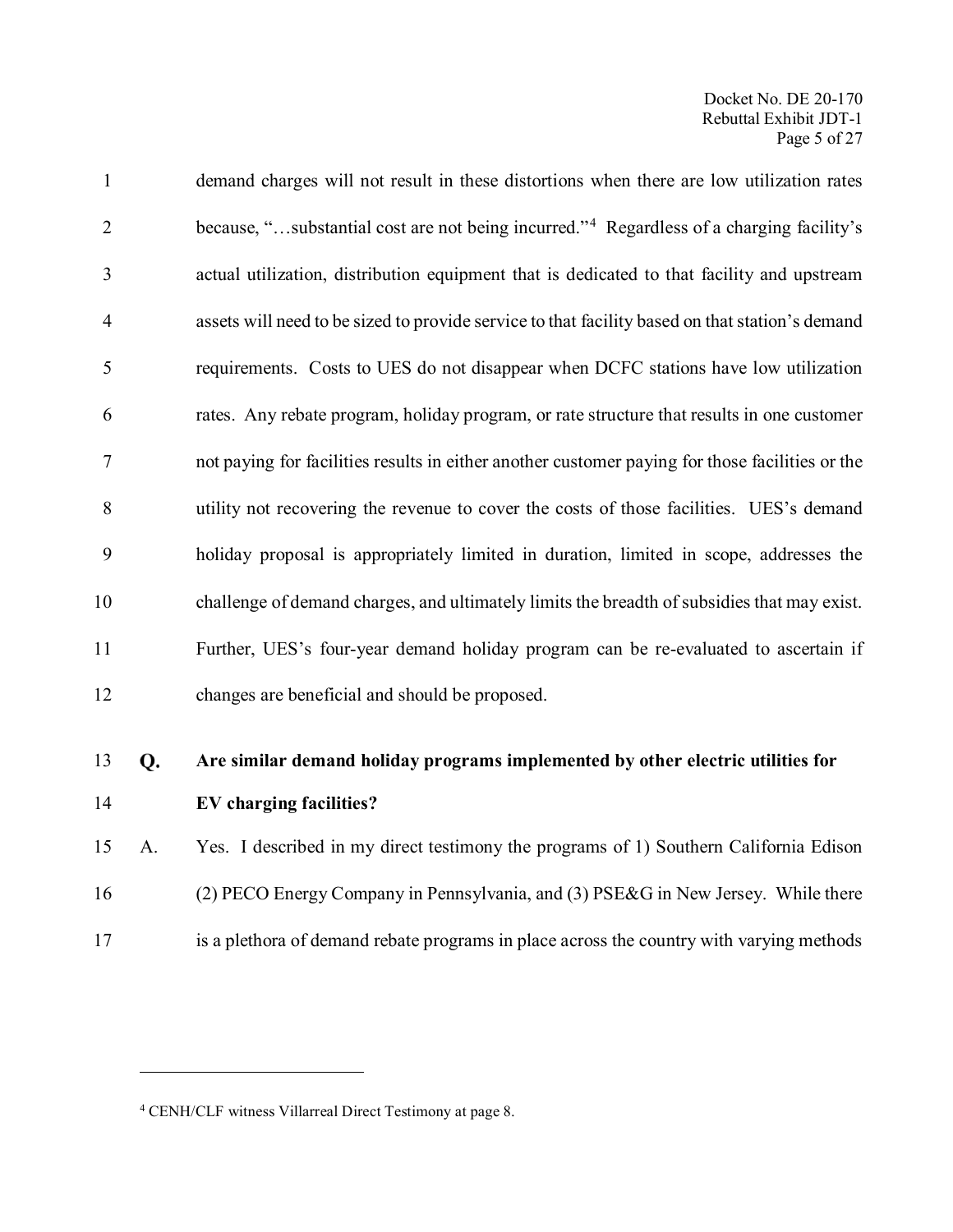utilities, commissions, and stakeholders often seek programs that are transparent, limited in scope and duration, and can be reviewed as this new load materializes.

### **Why is it important to review EV charging programs as load materializes?**

 A. Any assumptions relating to the level of EV charging facilities, the exact load curves, utilization factors, peak demands, and cost implications are all based on a set of assumptions. For some utilities, these assumptions may only be informed by a handful of stations (or just one station) and rely on costs details from an existing class. Conclusions drawn on consumer behavior, utilization factors, load factors, or results of demand holidays or different rate structures are estimates and illustrative. This is particularly the case for UES; where there is limited system data from DCFC stations; as such the bill impacts and analyses presented in my direct testimony are illustrative; only presenting what may occur based on assumed customer patterns moving forward. Evaluating these customer patterns and utility costs in the future will help better understand the data and pros and cons of different rates to refine the approaches to EV rate design as necessary. This is akin to UES's LED lighting program; where an initial LED program was launched in UES's 2016 rate case and now UES is proposing an expansion of LED offerings as the technology has advanced, UES and its customers better understand the technology, and data is available on customer patterns and usage of this new technology.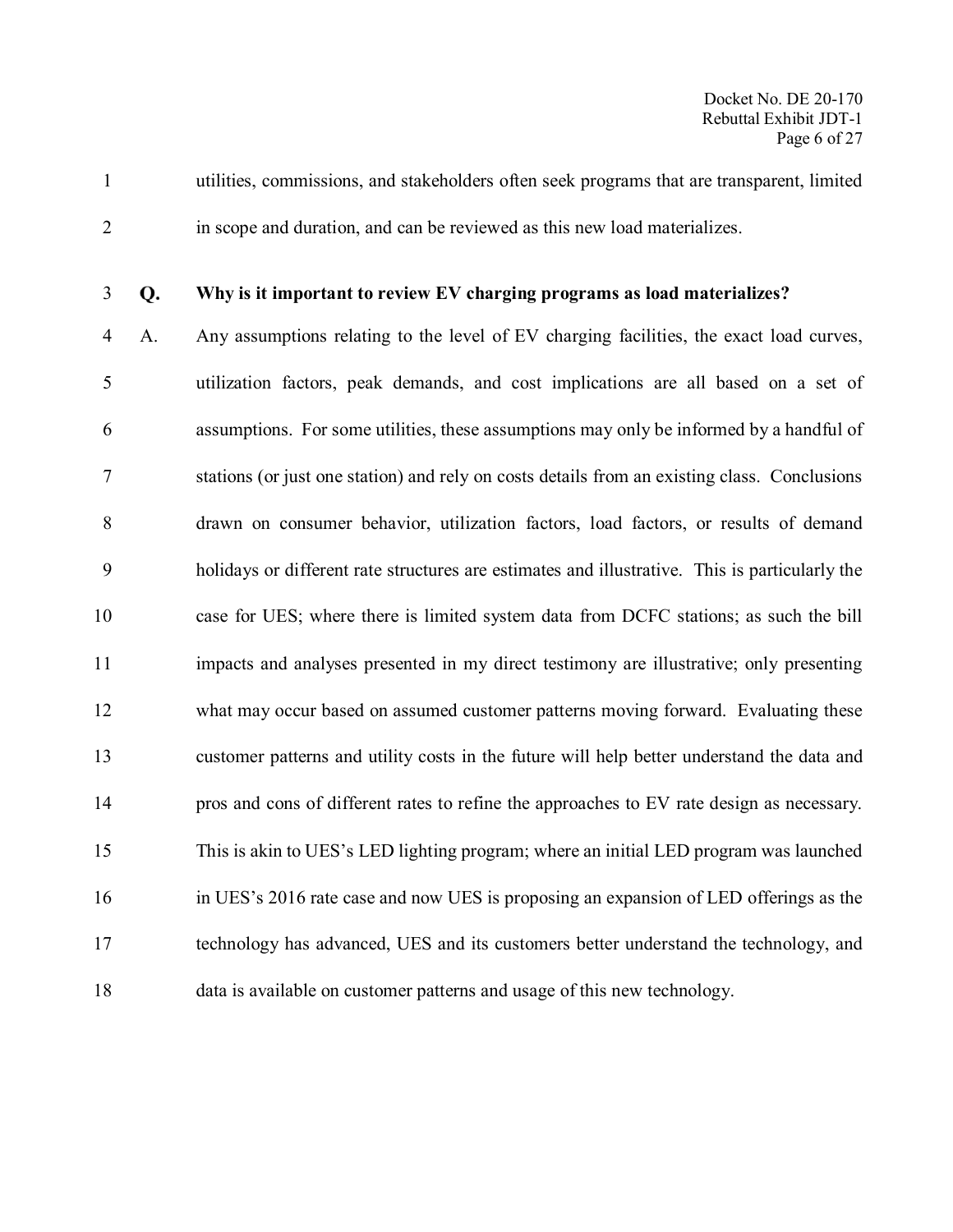#### <span id="page-8-0"></span>**III.NEW HAMPSHIRE DEPARTMENT OF ENERGY**

### **Please summarize the conclusions drawn by DOE witness Sanem Sergici.**

 A. Dr. Sergici states there is insufficient evidence as to why the rate seasons and time periods were used for the TOU rates, and that she prefers analysis showing a correlation between system loads and marginal costs.[5](#page-8-1) Dr. Sergici recommends deriving the distribution cost component of the TOU rate by time-differentiating the distribution costs, which she asserts  $\gamma$  will assign the costs of the system assets to those hours driving the need for those assets.<sup>[6](#page-8-2)</sup> The DOE recommends the Company evaluate whether it will incur additional costs resulting from customers charging from home in addition to the incremental meter costs. Lastly, Dr. Sergici states the demand charge holiday is not warranted since increased transportation electrification is not an official public-policy goal in New Hampshire. The DOE recommends replacing demand rates for these customers with time-varying kWh 13 rates.<sup>[7](#page-8-3)</sup>

### **How do you respond to the conclusion drawn by Dr. Sergici that further support is required for the time periods proposed by UES?**

 A. With respect to the choice of time periods, I conducted a review of system load profiles and marginal costs when reviewing the four options under consideration with UES. This

<span id="page-8-1"></span>D Sergici Direct Testimony at page 39.

<span id="page-8-2"></span>Sergici direct testimony at page 40.

<span id="page-8-3"></span>Sergici direct testimony at page 3.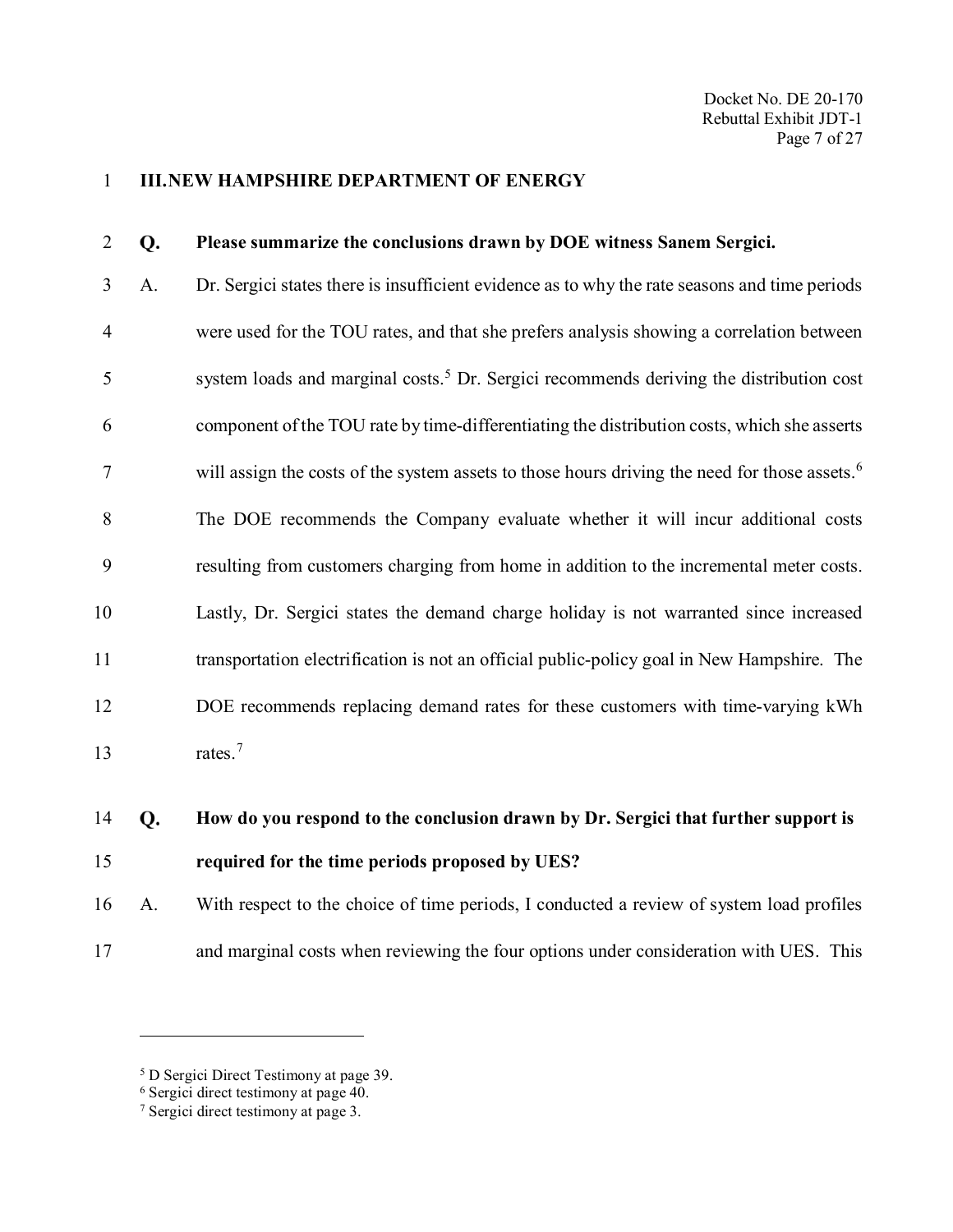Docket No. DE 20-170 Rebuttal Exhibit JDT-1 Page 8 of 27

information was provided in the Company's response to CLF & CENH 1-22. As can be

seen in the below chart the time periods align well with LMP hourly prices.



**Figure 1 – LMP Hourly Prices & UES Total System Load Profile**

 Further, both Dr. Sergici and I analyzed transmission costs using a similar method and determined that the vast majority of transmission peaks occur during peak hours of 3pm to 8pm; 83% in the summer peak period and 94% in the winter peak period. As such I believe there is sufficient evidence for the time periods proposed by UES.

**What support was provided with respect to the chosen seasons of winter and** 

**summer?**

 A. The seasonal periods were chosen to align with the period used by UES to update generation rates, such that there would be limited periods in which TOU rates would be updated for customers across the year. While different seasonal periods could be defined,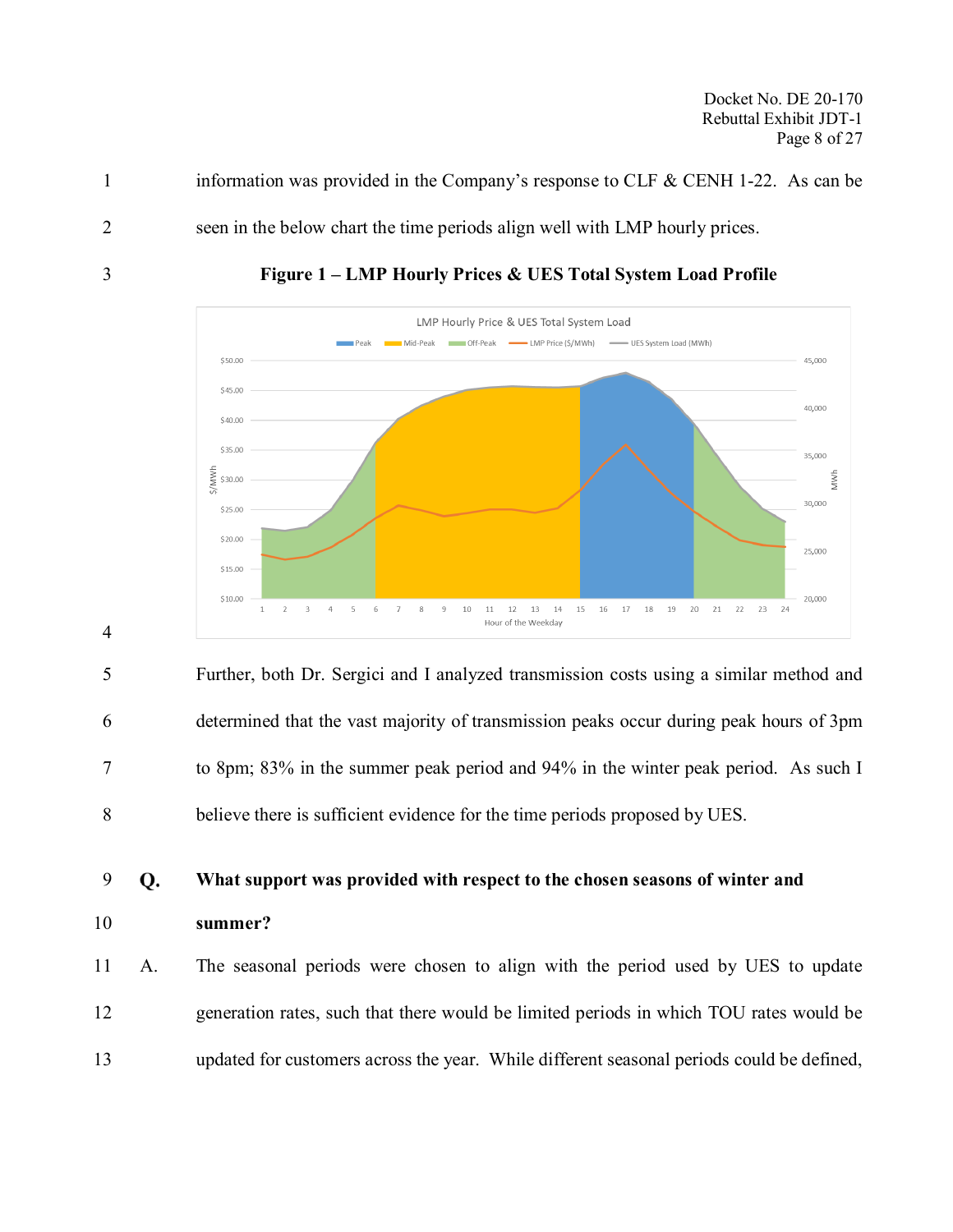- any benefit from a cost causation perspective would likely be outweighed by decreases in customer understanding and acceptability and administrative simplicity.
- 

### **Outside of cost causation, are other principles important to consider when**

 $\overline{a}$ 

### **evaluating rate design proposals?**

 A. Yes. While there are various lists of rate design principles cited by regulatory pricing experts, there are always considerations relating to cost causation, price signals, simplicity, customer understanding, and issues relating to bill impacts and gradualism that must be evaluated. These principles can compete with each other, and this tension requires further judgment to strike the right balance between the principles. A recent presentation made by Dr. Sergici provides an excellent visual on the trade-offs required when 11 evaluating rate design proposals. <sup>[8](#page-10-0)</sup> See Fig. 2 below. However, the DOE's proposal does not provide a reasonable balance between cost-reflective rates, price signals, and considerations of impacts to customers, particularly when this industry is in its infancy and has significant implications on the environment.

<span id="page-10-0"></span> Rate Reform in Evolving Energy Marketplace. Presented by Sanem Sergici, Ph.D. May 30, 2019, available at: [https://brattlefiles.blob.core.windows.net/files/16413\\_rate\\_reform\\_in\\_evolving\\_energy\\_marketplace.pdf](https://brattlefiles.blob.core.windows.net/files/16413_rate_reform_in_evolving_energy_marketplace.pdf)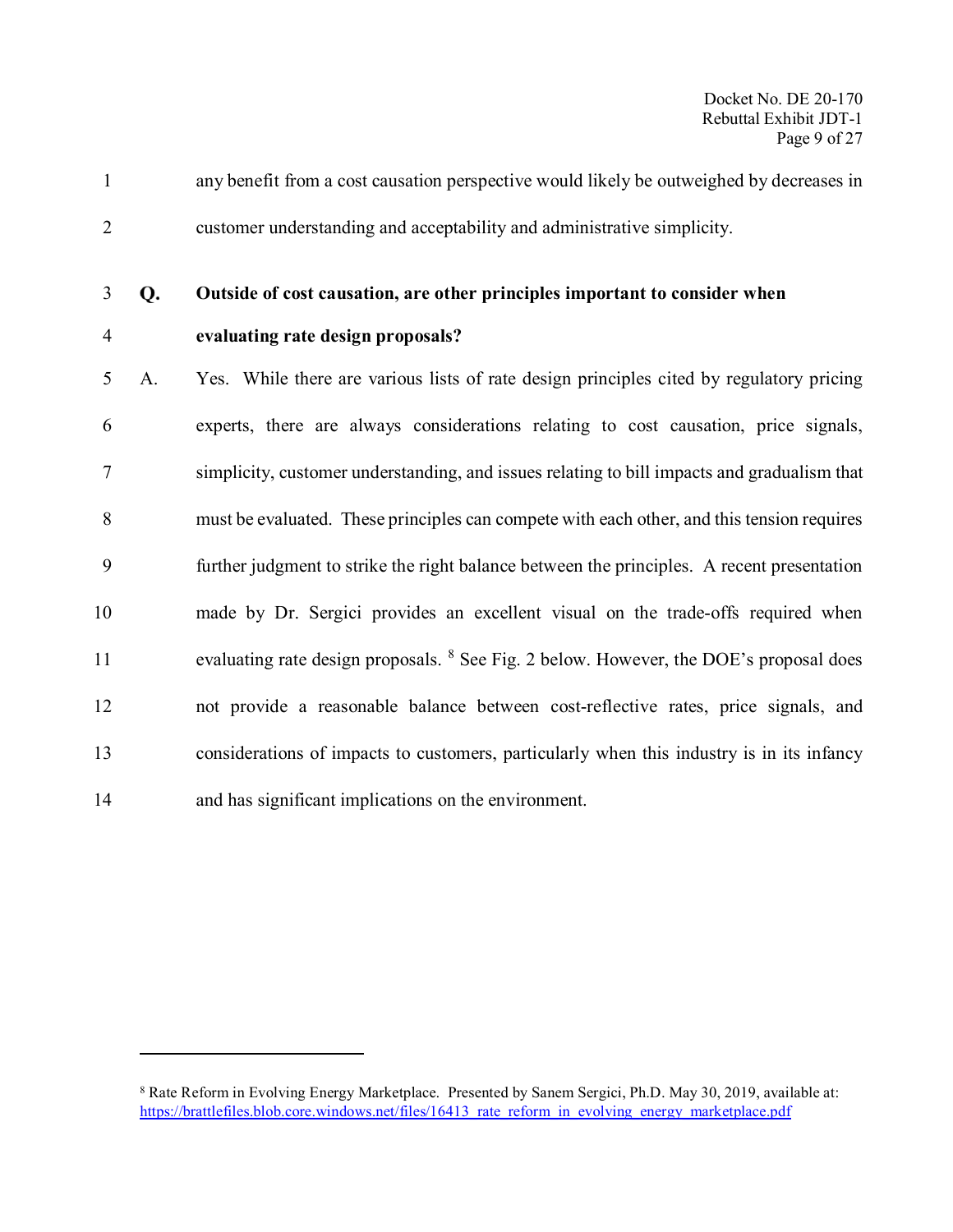### **Figure 2 – Competing Rate Design Principles**



### **For purposes of developing EV rates, does the DOE recommend time-varying rates**

### **of the recovery of generation and transmission costs?**

 A. Yes. We are generally in agreement with the methods proposed by Dr. Sergici to time differentiate the generation and transmission costs. While Dr. Sergici provides illustrative TOU rates for UES's G1 class without generation costs; as did UES in their direct filing, the DOE does present a modified version of time differentiating generation costs for the other utilities in this proceeding. For these other utilities, and presumably UES's residential and G2 classes, Dr. Sergici assigns 20% of default service costs to the peak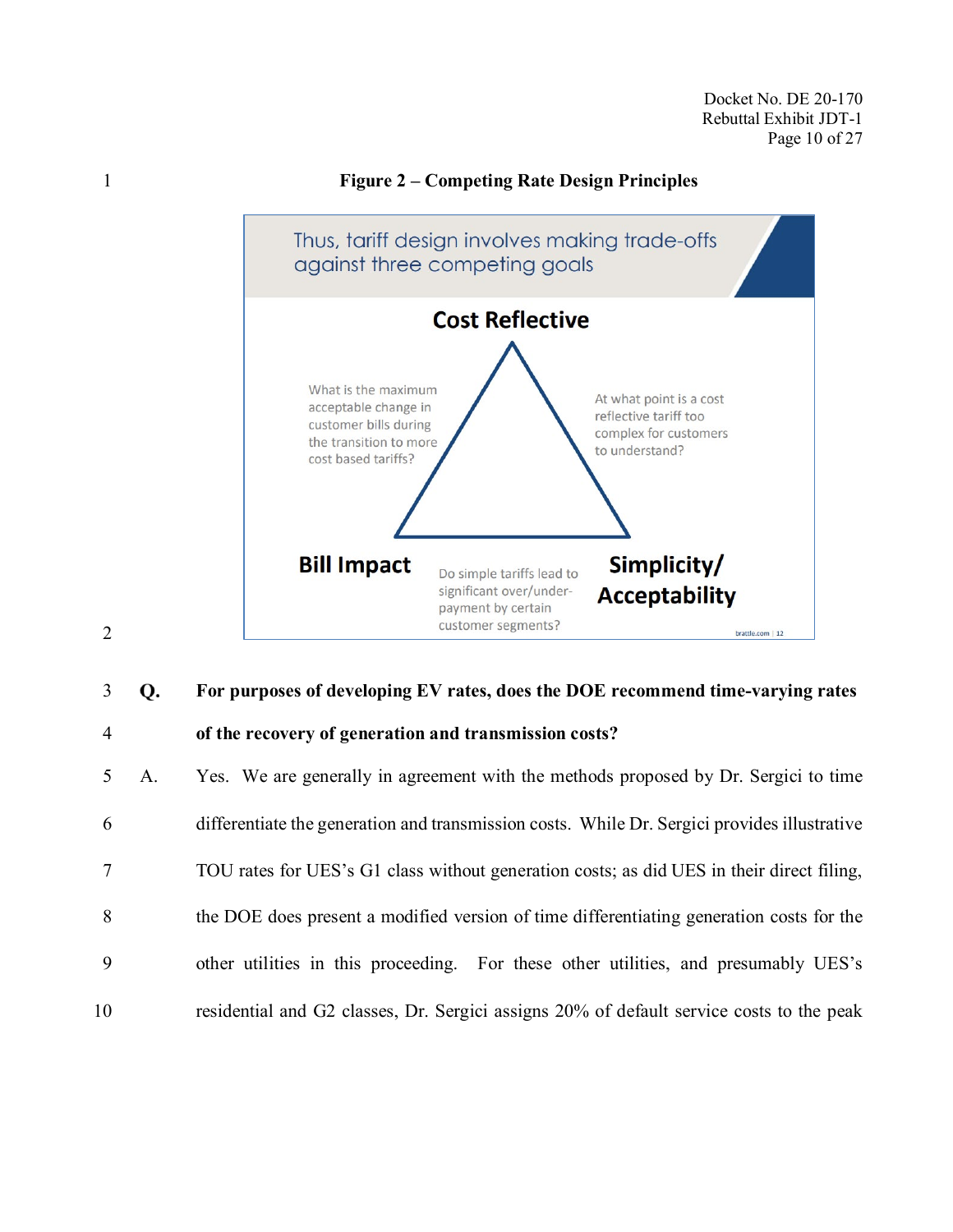| $\mathbf{1}$   |    | period to reflect the fixed costs associated with FCM charges. <sup>9</sup> With regard to time-  |
|----------------|----|---------------------------------------------------------------------------------------------------|
| $\overline{2}$ |    | varying transmission, our methods are nearly identical with Dr. Sergici using the last 10         |
| 3              |    | years of ISO-NE monthly peak hours <sup>10</sup> whereas my direct testimony relied upon the last |
| $\overline{4}$ |    | 20 years.                                                                                         |
| 5              | Q. | How do you respond to Dr. Sergici's proposal to recover distribution costs by                     |
| 6              |    | creating a time-varying kWh rate?                                                                 |
| $\tau$         | A. | This is the major area of disagreement between the DOE witness's evidence in this                 |
| 8              |    | proceeding and UES's evidence in this proceeding and past proceedings on the nature of            |
| 9              |    | distribution costs. The primary points that I will reiterate are as follows:                      |
| 10             |    | The overwhelming vast majority of distribution costs do not vary based on time of day             |
| 11             |    | nor the level of energy consumed.                                                                 |
| 12             |    | Both the DOE and UES methods time differentiate those costs that do relate to system              |
| 13             |    | peak demand; generation costs and transmission costs. This is a benefit of an                     |
| 14             |    | unbundled jurisdiction where different cost occurrences are recovered through                     |
| 15             |    | different recovery and rate mechanisms.                                                           |
| 16             |    | Recovering demand-related costs in a time-varying kWh rate creates distortions and                |
| 17             |    | results in cross-subsidies.                                                                       |

<span id="page-12-0"></span><sup>&</sup>lt;sup>9</sup> Sergici direct testimony at page 25.

<span id="page-12-1"></span><sup>&</sup>lt;sup>10</sup> Sergici direct testimony at page 44.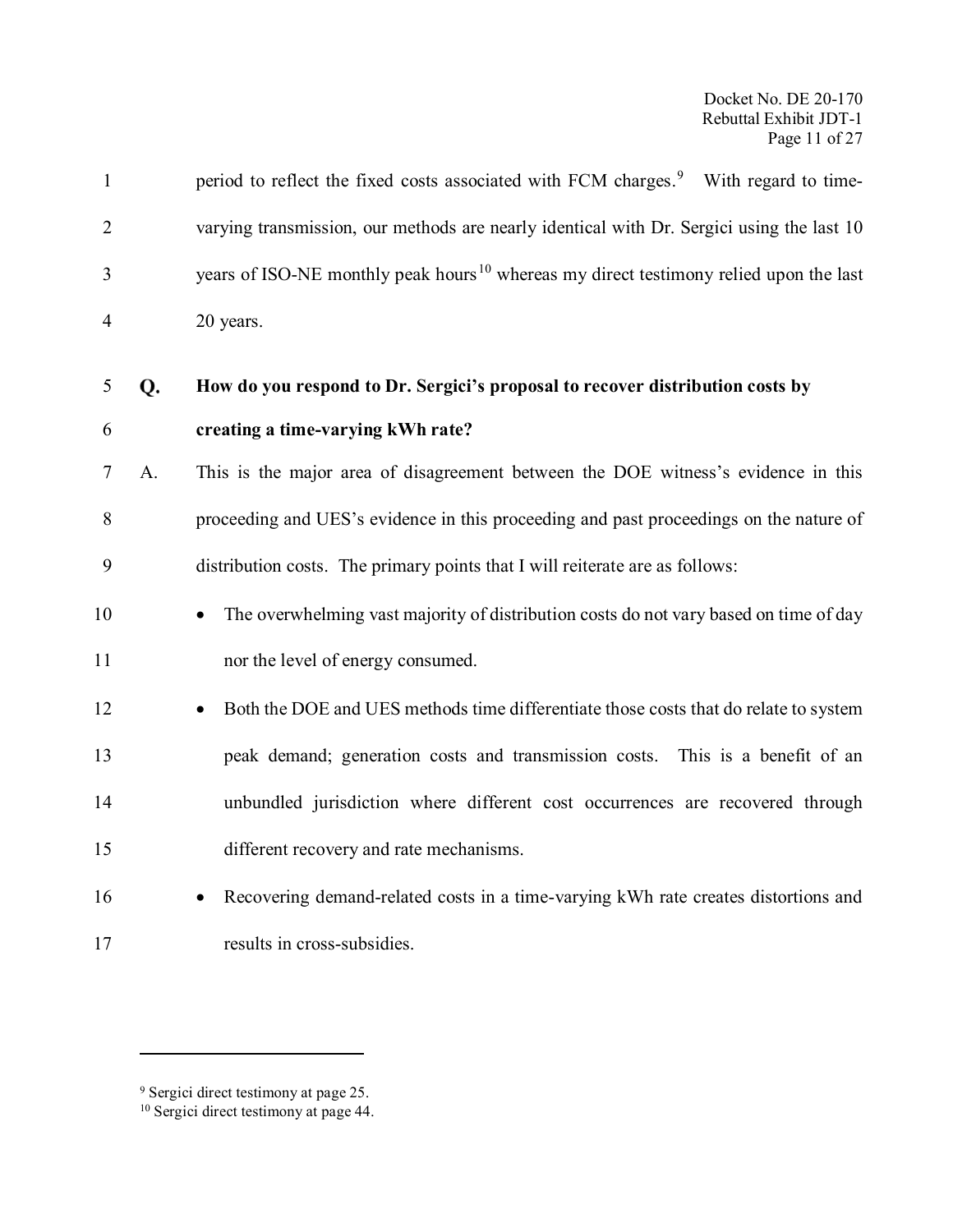| $\mathbf{1}$   |    | Time-varying distribution energy rates are not a sufficient alternative to demand rates          |
|----------------|----|--------------------------------------------------------------------------------------------------|
| $\overline{2}$ |    | for the recovery of demand-related costs.                                                        |
| 3              |    | While the DOE states there is no public policy goal supporting UES's proposed                    |
| $\overline{4}$ |    | demand holiday; from this perspective, there should also be no support for subsidies             |
| 5              |    | created by inappropriately recovering demand costs over time-varying kWh rates.                  |
| 6              | Q. | Did UES present evidence on which distribution costs vary and over what time                     |
| 7              |    | those costs vary with respect to the time in which demand is imposed on the system               |
| 8              |    | by a customer?                                                                                   |
| 9              | A. | Yes. My direct testimony indicated that there is only "a small subset of distribution            |
| 10             |    | facilities relating to substations where load diversity (load occurring at different hours)      |
| 11             |    | can impact the overall investment requirements of a substation. These costs are incurred         |
| 12             |    | based on load estimates, where planning and construction can take years with a useful life       |
| 13             |    | of over forty years. These costs are functionalized in the Class Cost of Service Study to        |
| 14             |    | the sub-transmission function.". <sup>11</sup> This is shown in the company's ACOSS model within |
| 15             |    | Docket 21-030 (at Bates 1363) and presented below in Table 1:                                    |

<span id="page-13-0"></span>

 $\overline{a}$ 

16 **Table 1 - Sub-Transmission Function Percentage**

| Class    | Sub-Transmission        | <b>Total Revenue</b> | Percent relating to |
|----------|-------------------------|----------------------|---------------------|
|          | <b>Function Revenue</b> | Requirement          | Sub-Transmission    |
|          | Requirement             |                      | Function            |
| Domestic | \$4,264,802             | \$50,636,343         | 8%                  |
| G2       | \$1,927,482             | \$13,612,184         | 14%                 |
| G1       | \$1,672,924             | \$5,906,950          | 28%                 |

<span id="page-13-1"></span><sup>&</sup>lt;sup>11</sup> Taylor Direct Testimony Exhibit JDT-1 at pages 20.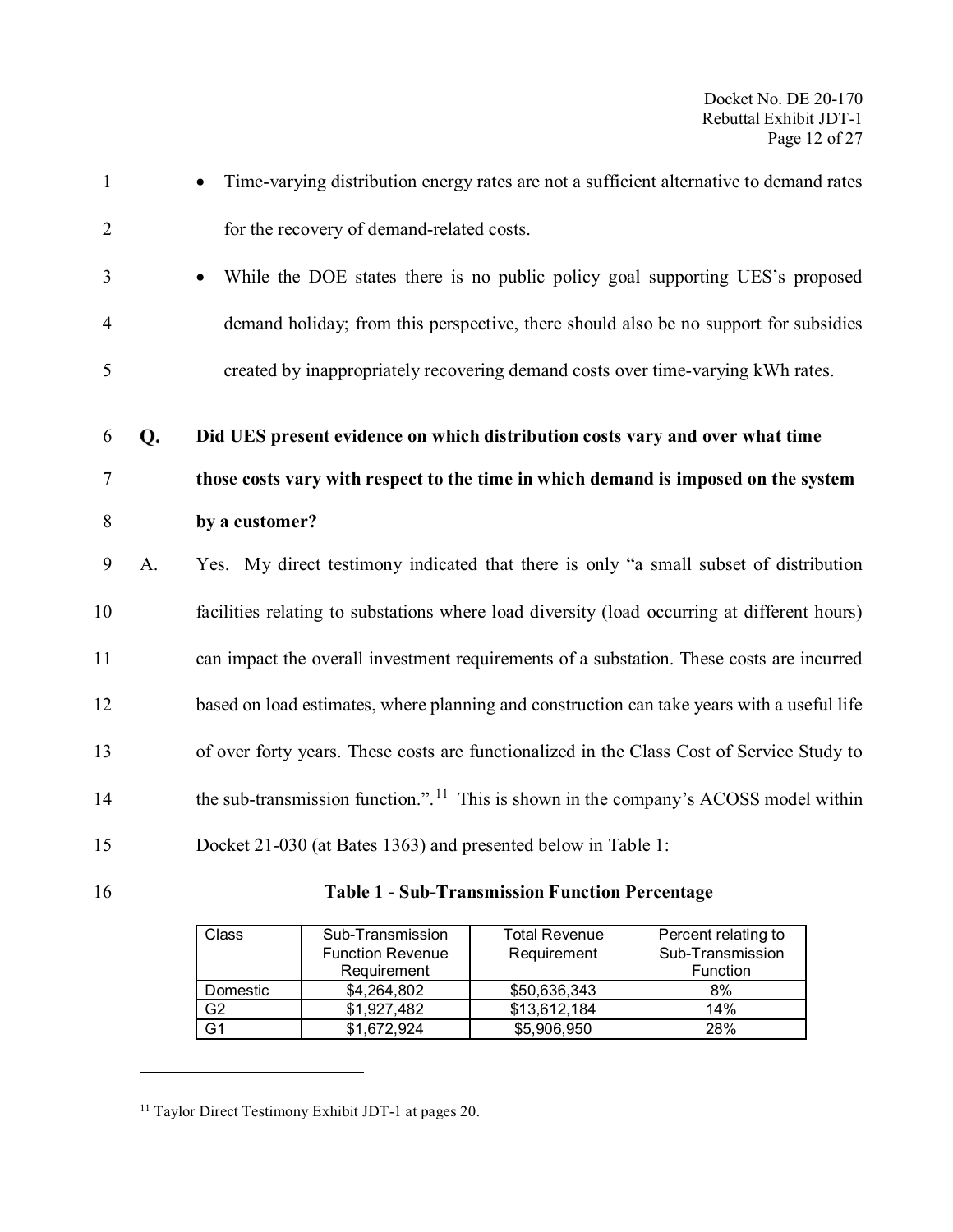| $\mathbf{1}$   |    | While Dr. Sergici removed distribution costs recovered through the fixed customer charge,    |
|----------------|----|----------------------------------------------------------------------------------------------|
| $\overline{2}$ |    | the proposed method time-varied the recovery of all remaining distribution costs. This       |
| 3              |    | includes the recovery of meters, services, transformers, and local conductors; equipment     |
| $\overline{4}$ |    | sized for a customer's peak demand requirements. If an EV station requires a dedicated       |
| 5              |    | transformer; a common requirement of DCFC stations, the transformers are sized for the       |
| 6              |    | EV station peak demand; irrespective of when that peak demand occurs. A fleet overnight      |
| $\tau$         |    | charging facility still needs UES to provide a transformer and meter, and the costs of this  |
| 8              |    | equipment is the same as a similar-sized public charging facility that charges primarily     |
| 9              |    | during system peak hours. In short, the recovery of the vast majority of distribution costs  |
| 10             |    | should be spread evenly across all usage or recovered on a demand charge basis; not time-    |
| 11             |    | varied across all hours of the day.                                                          |
| 12             | Q. | What are the consequences of time-varying the recovery of demand-related                     |
| 13             |    | distribution costs that do not vary with time of day?                                        |
| 14             | A. | Under DOE's proposed method, time-varying the recovery of costs that do not vary with        |
| 15             |    | the time of day results in distortions, leading to cross-subsidies or lost revenues. Under   |
| 16             |    | the DOE's proposal, a customer that reduces their distribution bill by consuming in the      |
| 17             |    | off-peak period does not result in any cost-savings to UES; the same size equipment for      |
| 18             |    | any local and dedicated facilities exist. As indicated above in the long run; defined as the |
| 19             |    | time period in which substation equipment is replaced or new substation equipment is         |

needed some costs may vary.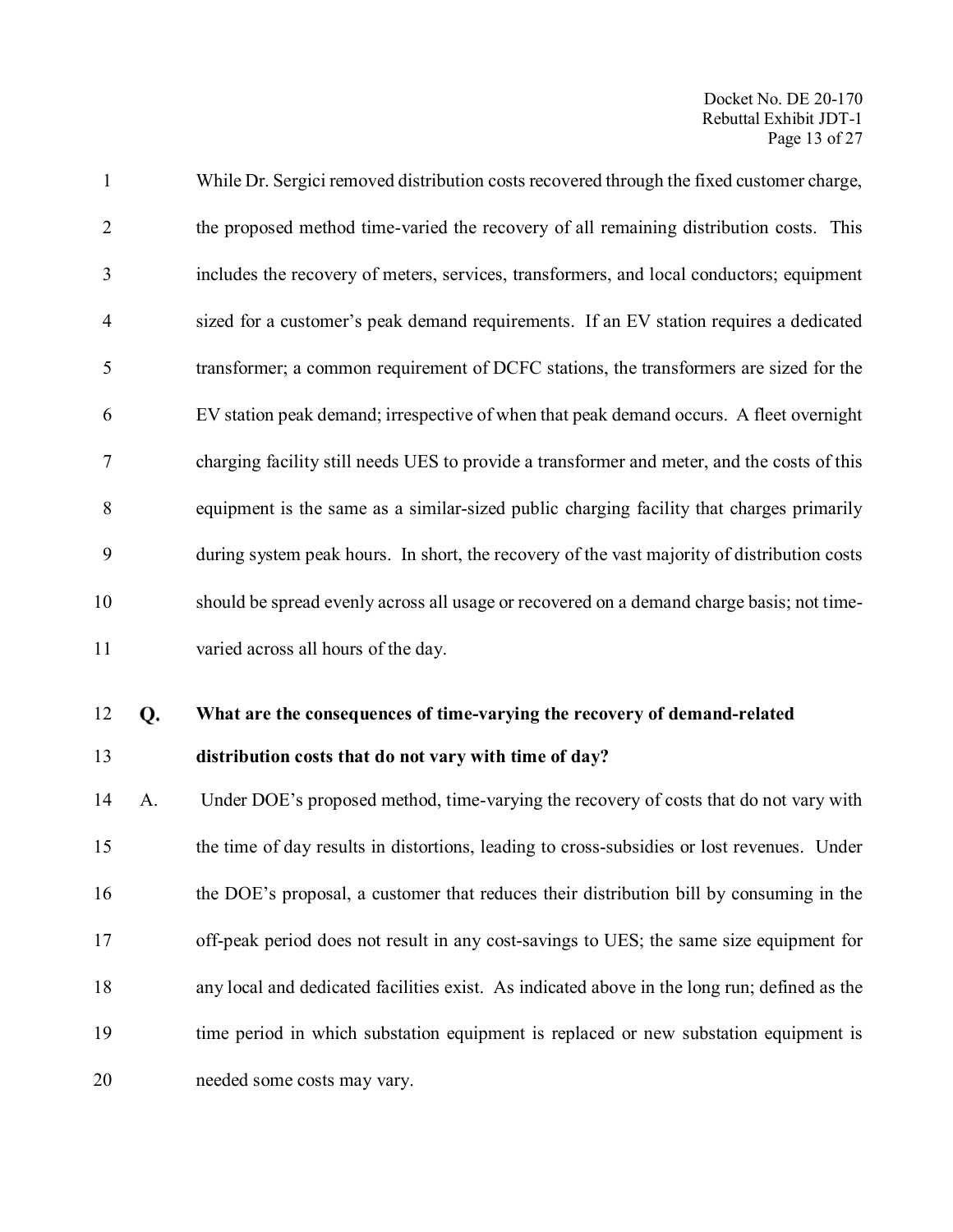#### **What conclusions can be drawn regarding the time period over which substation**

#### **costs vary?**

A. [Table 2](#page-15-0) below presents the additions to account 362 Station Equipment over the last 20

years as reported by UES's FERC Form 1 filings.

<span id="page-15-0"></span>

**Table 2 – UES Plant Additions in Account 362 – Station Equipment**



### 

 As can be seen from this table substation investment represents lumpy investments; large infrequent movements rather than continuous and consistent adjustments over time. The life expectancy of these assets is approximately 49 years, as presented by UES's 10 depreciation report filed in Docket DE 21-030.<sup>[12](#page-15-1)</sup> While these costs may meet the DOE's definition of long-run marginal distribution costs; it is important to understand that this

<span id="page-15-1"></span>

Docket No. DE 21-030 Exhibit NWA-3 Page 49 of 195 (bates 001704)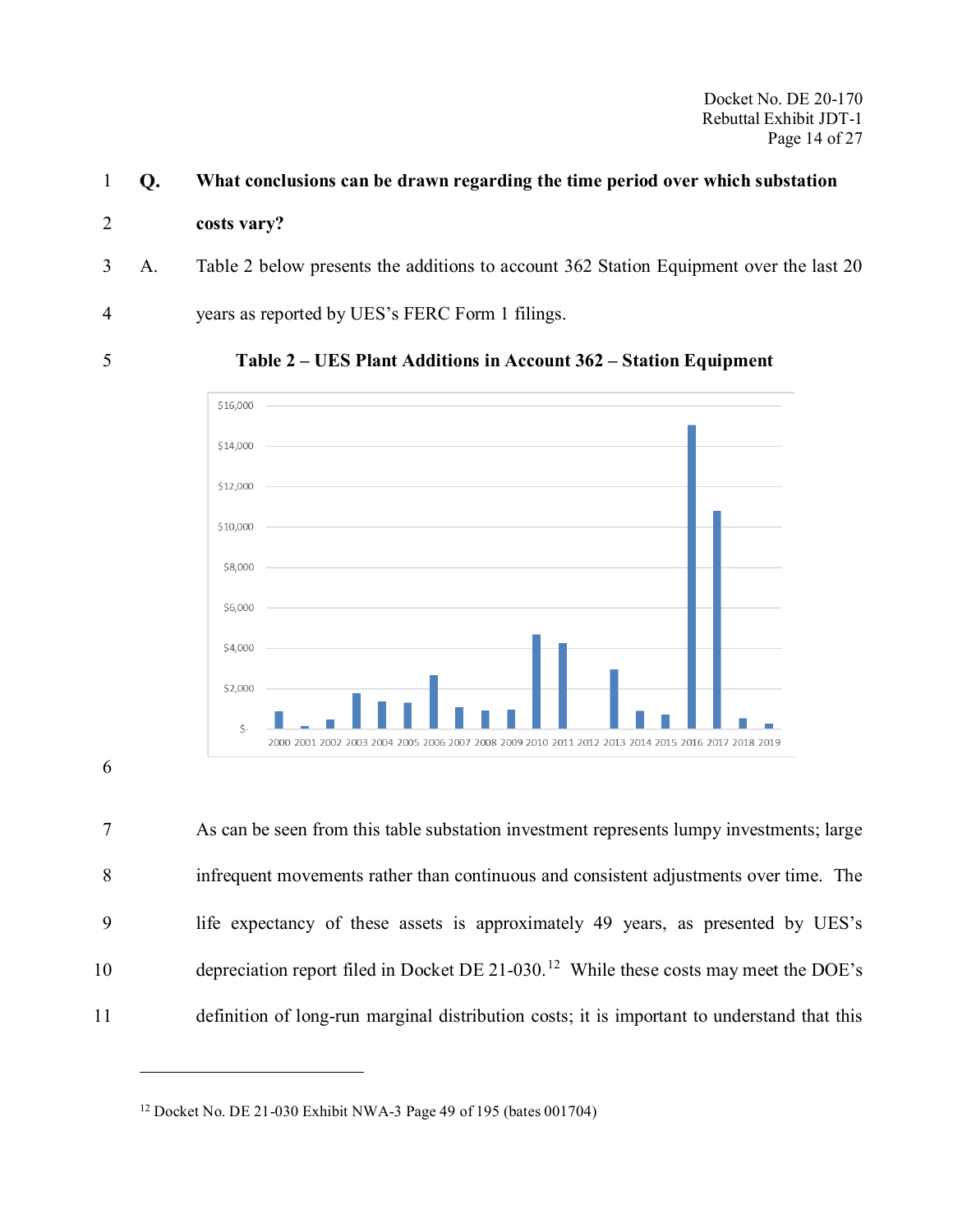definition would equate to 11% of UES's total distribution revenue requirement and would be defined as decades, not months or years.

 $\overline{a}$ 

### **What costs incurred by UES do vary by the time of day and should be reflected in the time-varying marginal cost of providing electric vehicle charging services**

# A. The costs that do vary based on time of day solely relate to generation costs and transmission costs. Time-varying these costs for which the DOE proposes and UES proposes is in alignment with the Commission's instructions to utilities, "…Initial electric vehicle charging rate design shall reflect the marginal cost of providing electric vehicle charging services to the maximum extent practicable, provided that these rates will be updated and reconciled on a regular basis to ensure they reflect costs associated with 11 customer usage patterns."<sup>[13](#page-16-0)</sup> One key aspect of the regulatory environment that impacts the evaluation of the merits of different proposals is that UES operates in an unbundled 13 jurisdiction where the rates and recovery for generation, transmission, and distribution costs are no longer linked together. There is separate cost occurrence and cost recovery for generation resources through default service charges or third-party retail marketers, there is separate cost occurrence and recovery of transmission costs, and yet a third process and method to set appropriate distribution rates and cost recovery. The important point, and one that is recognized by Dr. Sergici is that these costs all differ in how they are

<span id="page-16-0"></span> Order No. 26,394 at 4-5 available at: https://www.puc.nh.gov/Regulatory/Docketbk/2020/20-004/ORDERS/20- 004\_2020-08-18\_ORDER\_26394.PDF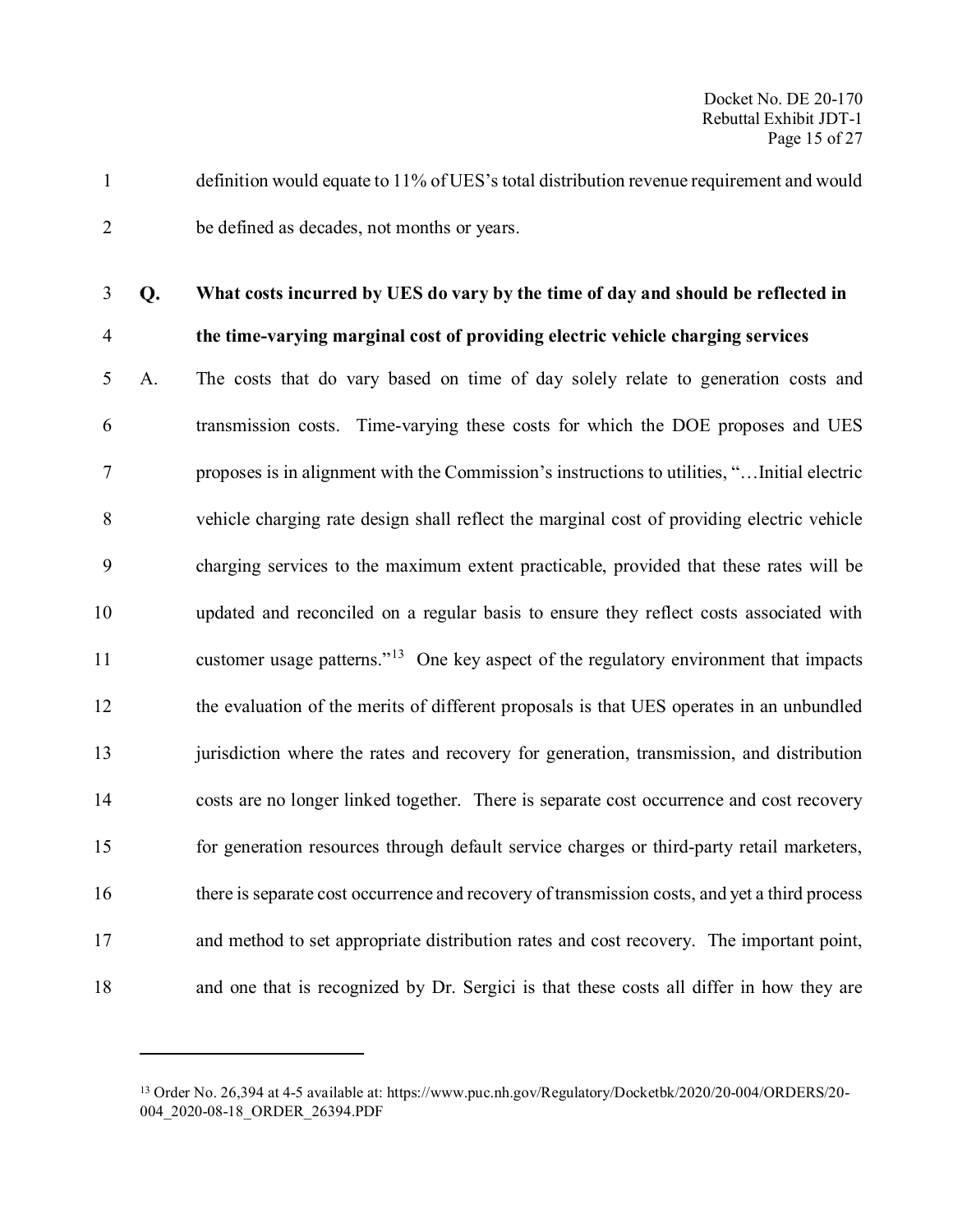| $\mathbf{1}$   |    | incurred by UES and how these costs differ across hours of the day and seasons of the                                                                                  |
|----------------|----|------------------------------------------------------------------------------------------------------------------------------------------------------------------------|
| $\overline{2}$ |    | year. There is alignment between the DOE and UES that generation and transmission                                                                                      |
| 3              |    | costs are time-varying marginal costs that should be reflected in a TOU rate for EV                                                                                    |
| $\overline{4}$ |    | charging stations. However, time-varying demand-related distribution costs is not a viable                                                                             |
| 5              |    | alternative to recovering these costs in a demand rate.                                                                                                                |
| 6              | Q. | What is Dr. Sergici's position on TOU as alternative to demand rates?                                                                                                  |
| 7              | A. | Dr. Sergici states that time-varying rates are a viable alternative to demand rate.                                                                                    |
| 8<br>9         |    | "I recommend that all three utilities propose an EV TOU alternative to current<br>demand charge based rates for high demand draw commercial customer                   |
| 10<br>11       |    | applications. In the absence of demand charges, the TOU rate is more consistent<br>with the marginal cost principles, while minimizing cross subsidies." <sup>14</sup> |
| 12             |    | However, it is not apparent why the DOE is proposing to remove demand charges.                                                                                         |
| 13             |    | Testimony has been presented in this proceeding, including my direct, that for EV                                                                                      |
| 14             |    | chargers, demand charges can be initially challenging because EV equipment is likely to                                                                                |
| 15             |    | be used sporadically to start but still see high power demands, resulting in a final bill                                                                              |
| 16             |    | heavily tilted towards the demand charges. As such, parties to this proceeding and utilities                                                                           |
| 17             |    | across the United States have implemented demand charge alternatives including demand                                                                                  |
| 18             |    | holidays, rates that reflect load factors and utilization rates, and flat kWh rates as a                                                                               |
| 19             |    | replacement of demand rates.                                                                                                                                           |

<span id="page-17-0"></span><sup>&</sup>lt;sup>14</sup> Sergici direct testimony at page 46.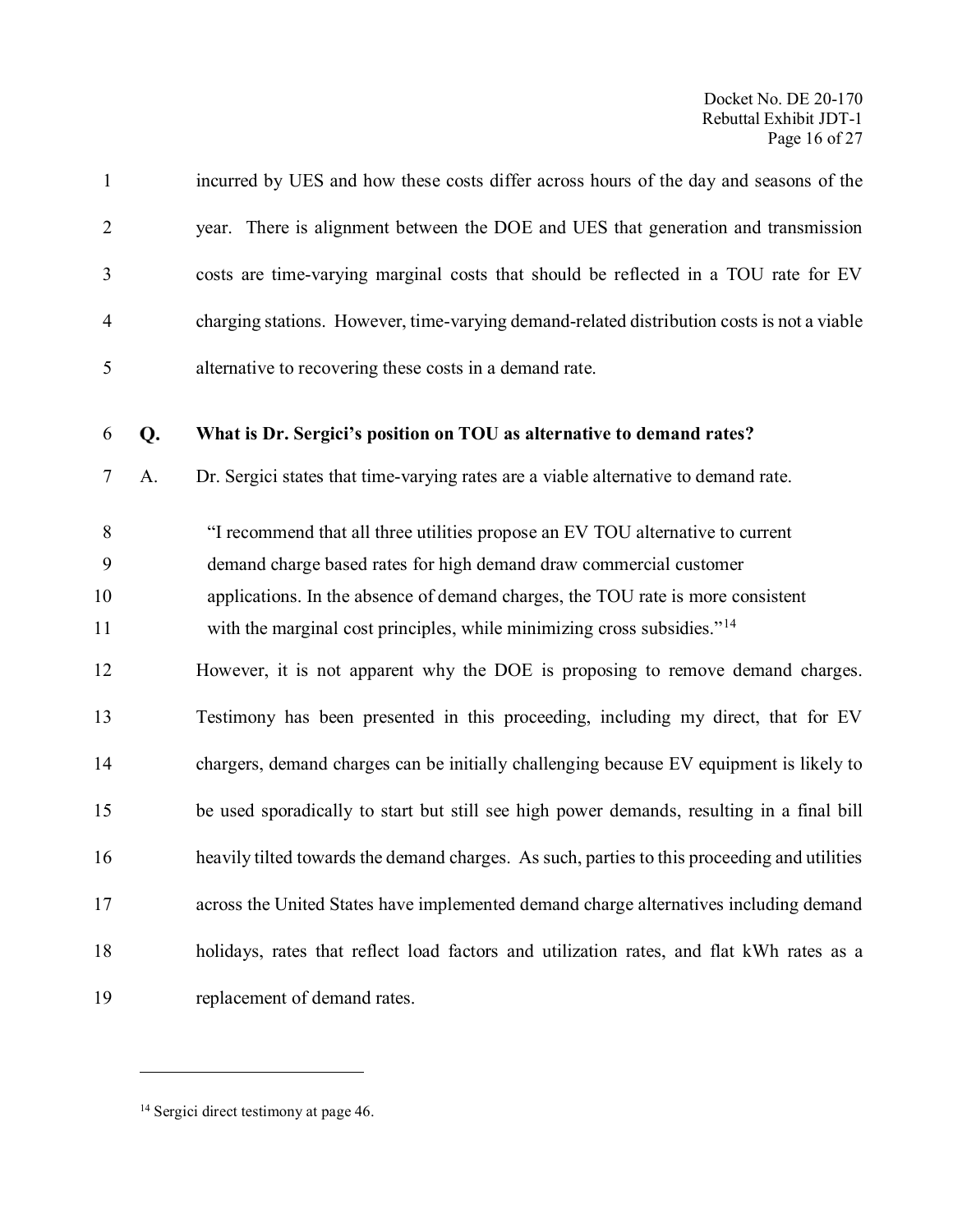| $\mathbf{1}$   | Q. | Does the DOE argue that demand rates should be replaced with time-varying                              |
|----------------|----|--------------------------------------------------------------------------------------------------------|
| $\overline{2}$ |    | distribution rates to alleviate the impact demand rates can have on EV stations?                       |
| 3              | A. | No. DOE testimony states, "The State of NH does not have an official transportation                    |
| $\overline{4}$ |    | electrification public-policy goal, therefore there is no public-policy basis for extending            |
| 5              |    | cross-subsidies for commercial charging applications at this time." <sup>15</sup> From this statement, |
| 6              |    | one can conclude that the DOE does not advocate for the replacement of demand charges                  |
| $\tau$         |    | with time-varying distribution rates to incentive EV adoption or alleviate the challenges              |
| 8              |    | demand rates can place on EV station economics. Thus, the testimony is unclear as to                   |
| 9              |    | why the DOE proposes to recover demand-related costs that are recovered in a demand                    |
| 10             |    | rate in a volumetric time-varying kWh rate. UES issued a data request to gain additional               |
| 11             |    | insights into this Dr. Sergici stated: "While distribution costs do not vary on an hourly              |
| 12             |    | basis, allocating these costs to hours where most of the demand takes place is an effective            |
| 13             |    | way to create a price signal to reduce the demand during these hours and avoid/mitigate                |
| 14             |    | future investments." <sup>16</sup> As such, it appears Dr. Sergici is in agreement that distribution   |
| 15             |    | costs do not vary on an hourly basis and clarifies that the purpose is to send a price signal          |
| 16             |    | to avoid/mitigate future investments.                                                                  |
|                |    |                                                                                                        |

## **Are there other instances in which Dr. Sergici has opined on the appropriateness of time-varying distribution demand-related costs?**

<span id="page-18-0"></span><sup>&</sup>lt;sup>15</sup> Sergici Direct Testimony at 15

<span id="page-18-1"></span>DE 20-170 UES Data Request Set 1 – Response to Unitil 1-2 Witness: Dr. Sanem Sergici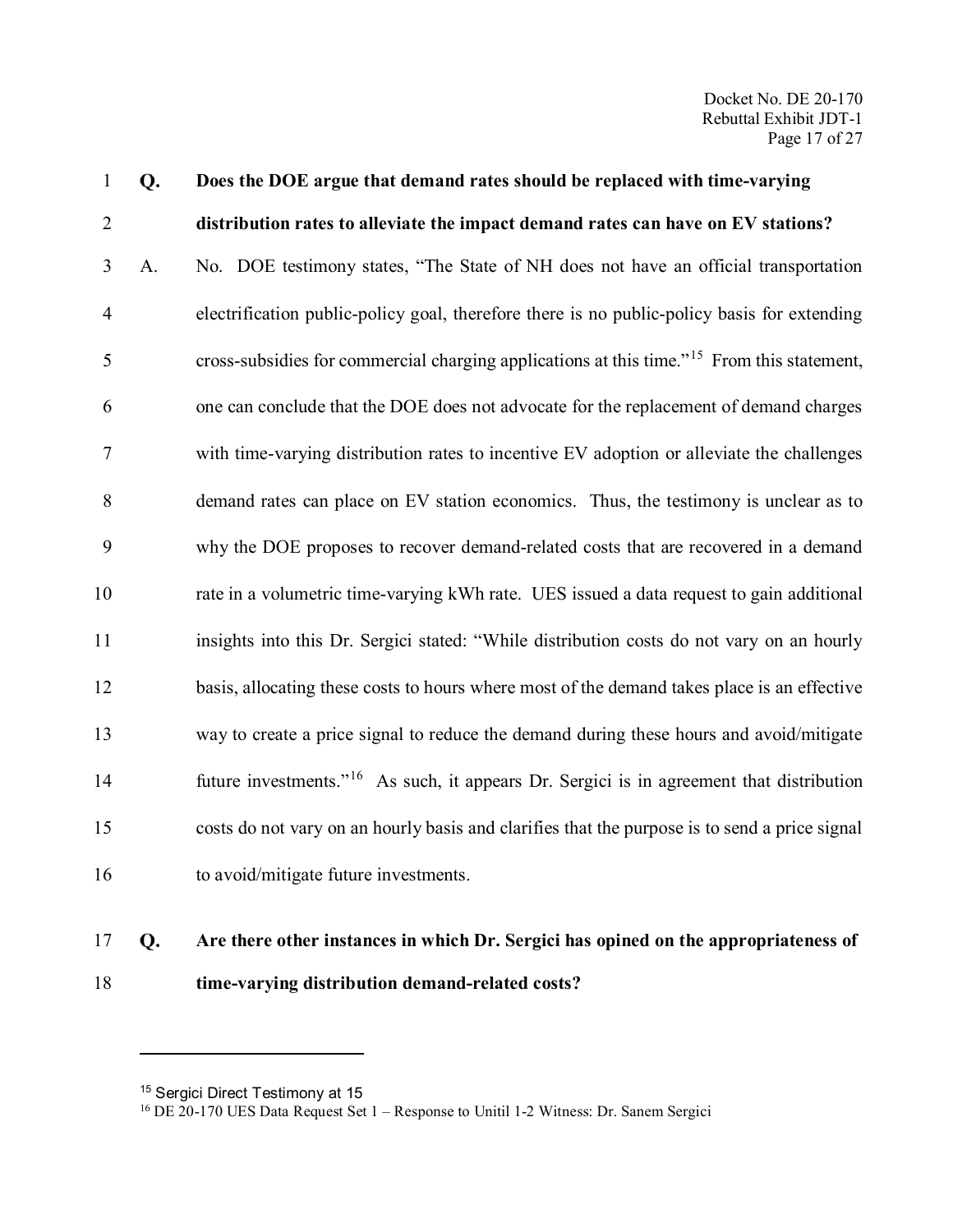| $\mathbf{1}$   | A. | Yes. A recent presentation made by Dr. Sergici states that distribution capacity costs do       |
|----------------|----|-------------------------------------------------------------------------------------------------|
| $\overline{2}$ |    | not necessarily correlate well with the system peak and that reduced usage in response to       |
| $\overline{3}$ |    | TOU rates may reduce peak generation and transmission requirements but this does not            |
| $\overline{4}$ |    | mean there is a reduction in distribution capacity requirements, and, "It may in fact mean      |
| 5              |    | that they are underpaying for distribution costs." <sup>17</sup><br>The relevant page from this |
| 6              |    | presentation is provided in Figure 1 below.                                                     |
| $\overline{7}$ |    | Figure 3 – TOU Rates as Substitutes for Demand Charges                                          |

<span id="page-19-0"></span>

 $\overline{a}$ 

**Under what circumstances can the introduction of volumetric TOU rates to recover** 

**distribution capacity costs result in a customer underpaying for distribution costs?**

A. A primary principle of electricity pricing recommends adherence to the overarching

principle of cost-causation, i.e., pricing should be cost-based. When the recovery of

<span id="page-19-1"></span><sup>&</sup>lt;sup>17</sup> Rate Reform in Evolving Energy Marketplace. Presented by Sanem Sergici, Ph.D. May 30, 2019 available at: https://brattlefiles.blob.core.windows.net/files/16413\_rate\_reform\_in\_evolving\_energy\_marketplace.pdf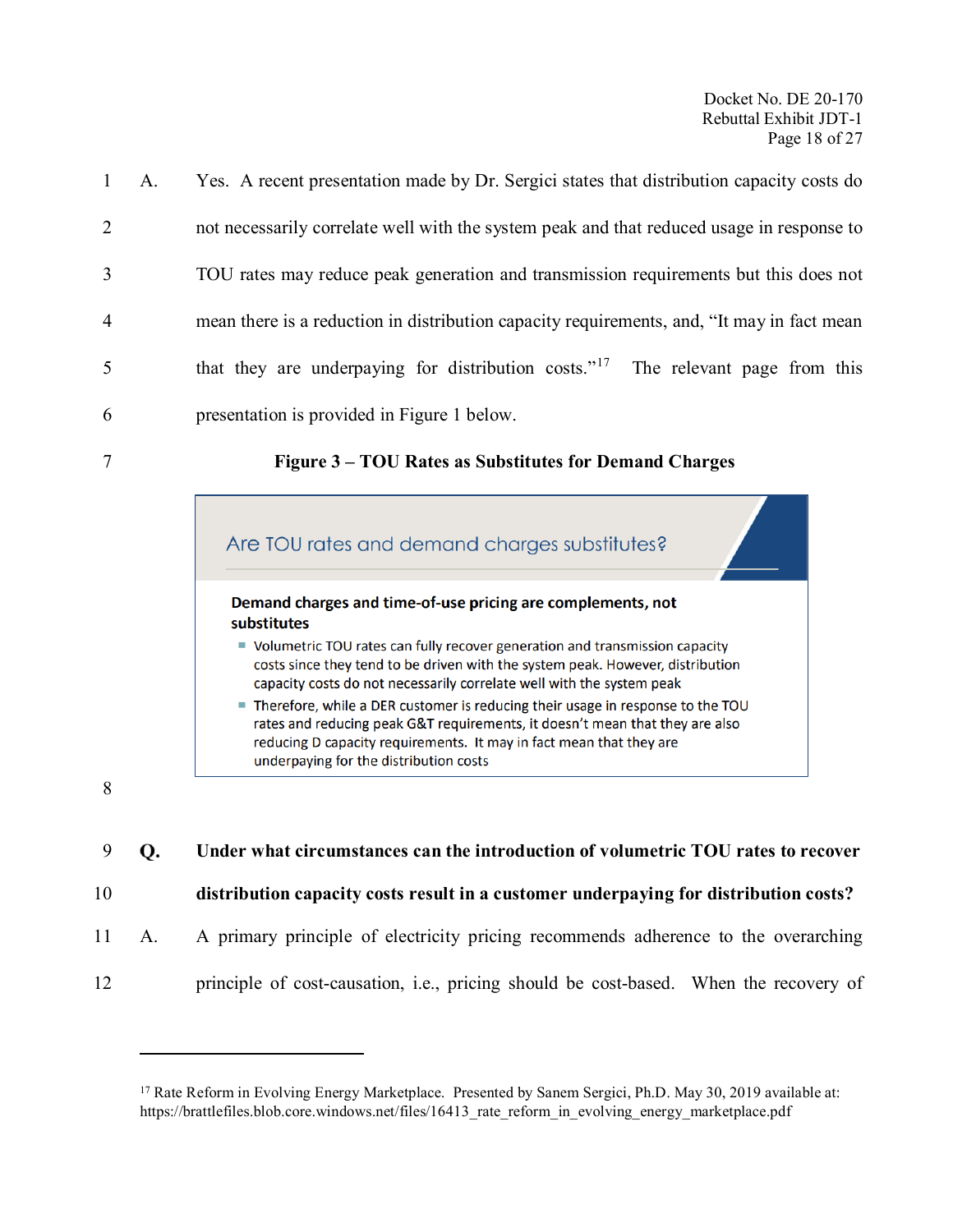| $\mathbf{1}$   | distribution capacity costs are based on non-cost causative principles then customers can   |
|----------------|---------------------------------------------------------------------------------------------|
| $\overline{2}$ | over or under pay for distribution costs. This is evident when considering costs that are   |
| 3              | directly incurred to serve a single customer. Every customer premise requires a dedicated   |
| $\overline{4}$ | meter and dedicated service line; larger customers including DCFC customers may require     |
| 5              | large, dedicated transformers and dedicated primary lines to upstream substations           |
| 6              | (depending on location). If revenues from a customer are insufficient to recover the costs  |
| $\overline{7}$ | of this equipment then the customer is underpaying for distribution costs. Further, in as   |
| 8              | much as the costs for upstream equipment that serves multiple customers is not reduced      |
| 9              | as customers' bills are reduced based on the rate structure, those customers are            |
| 10             | underpaying for distribution costs. Time-varying distribution rates are not cost-causative, |
| 11             | do not reflect marginal costing principles, and result in various distortions in prices,    |
| 12             | consumer behavior, and social outcomes.                                                     |

### **What other distortions are created when fixed distribution costs are recovered in time-varying volumetric rates?**

 A. The primary distortion is that consumers make economic choices that result in lower bills which do not result in lower distribution costs. The private household and business decisions do not align with the implications for society; bills are reduced, however no societal resources are saved, resulting in cost shifting and cross subsidies. Further, the DOE's proposal to recover more fixed costs during peak periods could lead to lower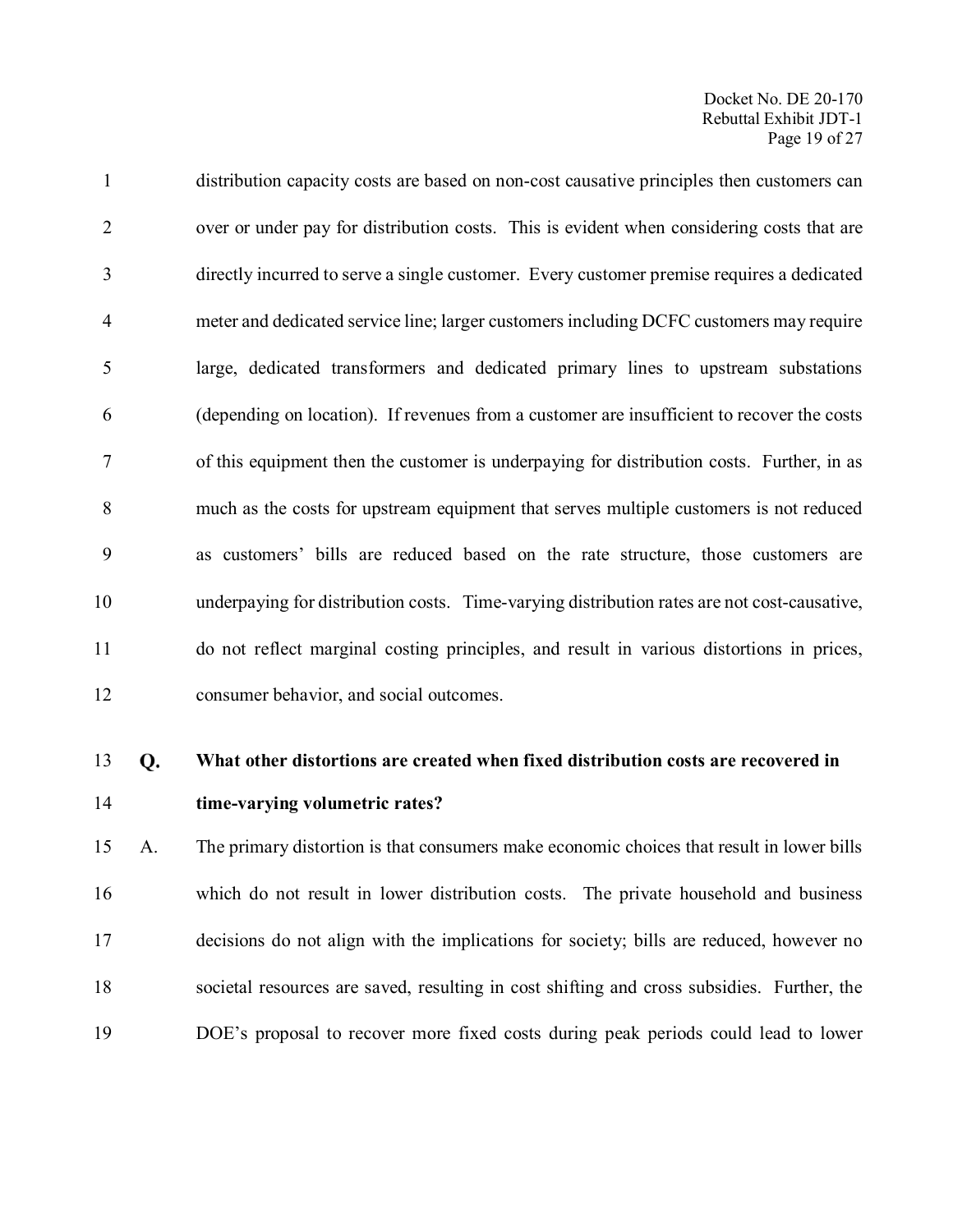adoption rates as customers are exposed to high peak period charging costs at public EV stations (see bill impacts presented below in testimony).

### **Can public charging stations simply charge more for peak periods than during off-peak periods?**

 A. They may or may not be able to do so. EV charging stations that are offered to the public or support daytime charging may have limited ability to control or move use from one time period to another (i.e., their price elasticity can be very low). Dr. Sergici states that, "When faced with a TOU rate that charges them higher rates during the peak period, the owners of the public chargers are likely to respond with altering their own pricing 10 structures, and passing on these price signals to their own customers."<sup>[18](#page-21-0)</sup> Another response may be that the owners of public chargers choose not to build stations because the economics and/or customer experience are not sufficient to meet their investment thresholds. As stated above the DOE's proposal does not provide a reasonable balance between cost-reflective rates, price signals, and considerations of impacts to customers; particularly when this industry is in its infancy and has significant implications on the environment.

<span id="page-21-0"></span>Sergici direct testimony at page 32.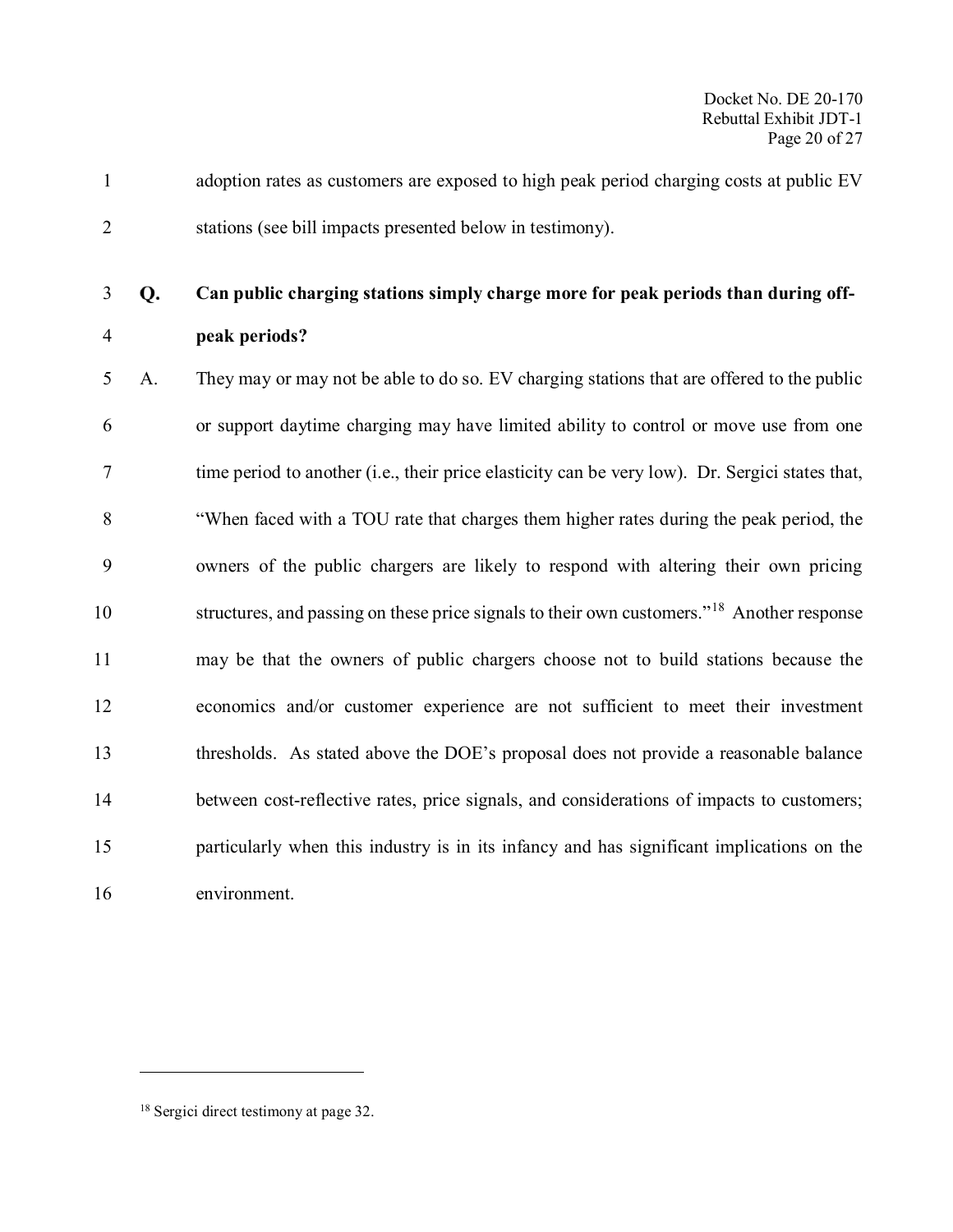### <span id="page-22-0"></span>**IV.REPLICATING DOE'S PROPOSED METHODOLOGY**

| $\overline{2}$ | Q. | Were TOU rates prepared for the three TOU rate offerings using the proposed                |
|----------------|----|--------------------------------------------------------------------------------------------|
| 3              |    | DOE methodology discussed above in this testimony?                                         |
| $\overline{4}$ | A. | Yes. Atrium replicated the methods presented by the Dr. Sergici within the Atrium TOU      |
| 5              |    | Excel-based model ("TOU Rate Model") that was used for the development of UES's            |
| 6              |    | TOU rate offerings. Dr. Sergici only presented illustrative rates for the TOU-EV-G1:       |
| $\tau$         |    | large general service EV TOU Charging (greater than 200 kVA). The model was also           |
| $8\,$          |    | updated for the other two proposed TOU rate offerings (1) TOU-EV-D: Domestic TOU           |
| 9              |    | for EV Charging and (2) TOU-EV-G2: small general service EV TOU Charging (less than        |
| 10             |    | 200 kVA).                                                                                  |
| 11             | Q. | Please describe the methods utilized to replicate the proposed DOE methodology             |
| 12             |    | within the TOU Rate Model?                                                                 |
| 13             | A. | First, within the generation (Default Service) calculation (for Domestic and G2 only), the |
| 14             |    | generation revenue requirement was separated by percentage into forward capacity market    |
| 15             |    | (FCM) costs (20%) and non-FCM costs (80%). Unitil's direct filing did not distinguish      |
| 16             |    | between FCM and non-FCM costs. To match the DOE's method non-FCM costs were                |
| 17             |    | only allocated to summer peak hours. Next, within the transmission calculation, the        |

- transmission revenue requirements by TOU periods are now based on the ten-year (2010-
- 2020) period of ISO-NE monthly peaks rather than the twenty-year period (2000-2020)
- used in UES's direct filing. Lastly, distribution costs are allocated on a time-varying basis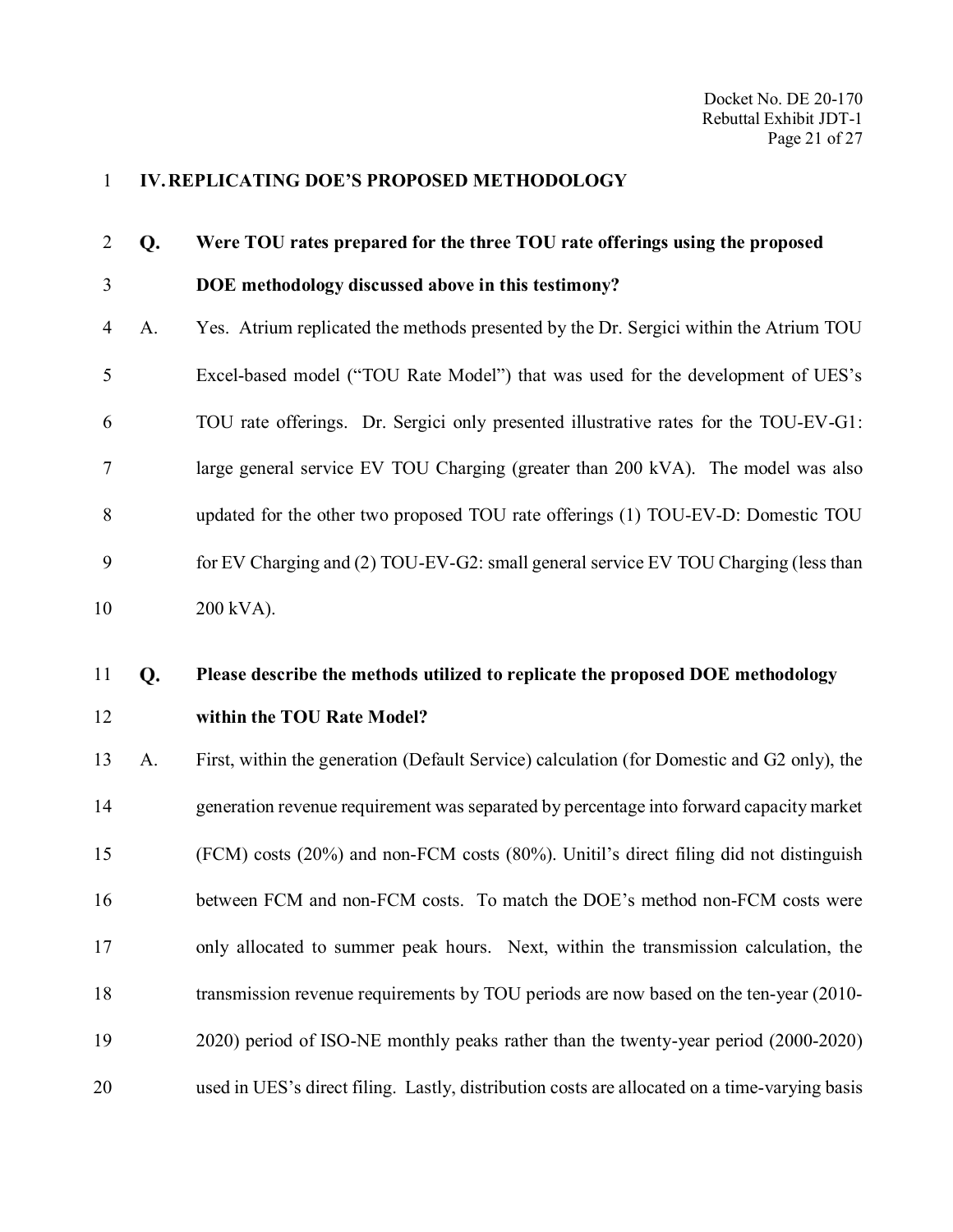| $\mathbf{1}$   | using the "volumetric portion of distribution revenue" (i.e. total annual distribution      |
|----------------|---------------------------------------------------------------------------------------------|
| $\overline{2}$ | revenue minus the annual revenue from customer charges), and allocating that annual total   |
| 3              | to each time period using the steps below.                                                  |
| $\overline{4}$ | The time-varying component of these TOU rates is designed to recover the classes            |
| 5              | volumetrically recovered distribution revenues at present rates. The total current          |
| 6              | revenues for each corresponding existing rate class (Domestic, G1, and G2) was first        |
| $\tau$         | reduced by the costs recovered through the fixed monthly customer charge for that           |
| 8              | class to derive the costs to be recovered through the time-varying kWh rate.                |
| 9              | The distribution costs for each rate class are calculated each hour within the year by      |
| 10             | taking the total system load from that hour squared and then calculating the                |
| 11             | percentage of the total system load squared that that hour represents for the whole         |
| 12             | That hourly percentage is then multiplied by each rate class's volumetric<br>year.          |
| 13             | portion of distribution revenue to then derive the monetary portion each hour               |
| 14             | represents of that total volumetric revenue.                                                |
| 15             | Those hourly monetary portions are then summed within each TOU period to                    |
| 16             | represent the Distribution Revenue Requirement recovered by TOU rates.                      |
| 17             | That TOU period distribution revenue requirement is then divided by each classes'           |
| 18             | customers energy usage in each TOU period to derive a time-period specific                  |
| 19             | Distribution TOU rate (\$/kWh).                                                             |
| 20             | As discussed above the DOE's proposed approach for distribution costs is fundamentally      |
| 21             | different from UES's direct filing as UES' position is that these distribution costs do not |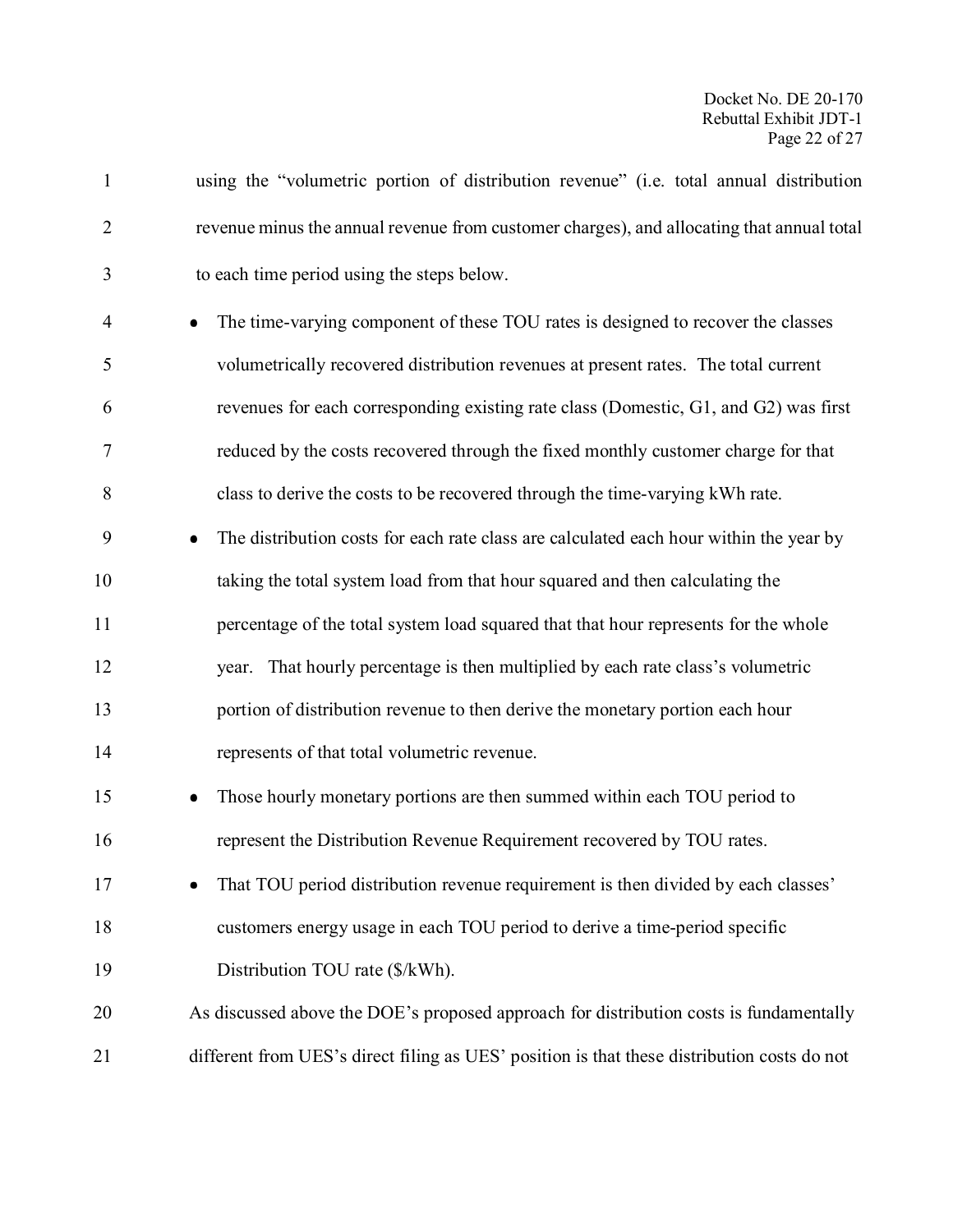1 vary across hours of the day and are fixed with respect to the demand placed on the

2 system.

### 3 **What are the resulting rates and peak to off-peak ratio for each of the three EV**

- 4 **related TOU rates?**
- 5 A. The below tables present the results of this modeling for the three EV-related TOU rates.

<span id="page-24-0"></span>

### 6 **Table 3 – Replication of DOE's Proposed Method – TOU-EV-D**

### **TOU-EV-D: Domestic TOU for EV Charging**

|   | (A)                    | (B)              | (C)              | (D)                | (E)                 | (F)                      | (G)       |
|---|------------------------|------------------|------------------|--------------------|---------------------|--------------------------|-----------|
|   |                        |                  |                  | <b>Default</b>     |                     |                          |           |
|   |                        |                  |                  | <b>Service TOU</b> |                     |                          |           |
|   |                        | <b>Default</b>   |                  |                    |                     |                          |           |
|   |                        | <b>Service</b>   | Transmission     | Transmission       | <b>Distribution</b> |                          |           |
|   |                        | <b>TOU Rates</b> | <b>TOU Rates</b> | <b>TOU Rates</b>   | <b>TOU Rates</b>    | <b>Total EV Domestic</b> | Resultina |
|   | <b>TOU Period</b>      | (\$/kWh)         | (\$/kWh)         | (\$/kWh)           | (\$/kWh)            | TOU Rates (\$/kWh)       | Ratio     |
| 2 | <b>Summer Peak</b>     | 0.26755          | 0.14525          | 0.41280            | 0.04019             | 0.45299                  | 4.78      |
| 3 | Summer Off-peak        | 0.05902          | 0.00408          | 0.06310            | 0.03165             | 0.09475                  | 1.00      |
| 4 | Summer Mid-peak        | 0.07233          | 0.02496          | 0.09729            | 0.04438             | 0.14167                  | 1.50      |
| 5 | <b>Winter Peak</b>     | 0.07163          | 0.16408          | 0.23571            | 0.03603             | 0.27174                  | 2.88      |
| 6 | <b>Winter Off-peak</b> | 0.05817          | 0.00577          | 0.06394            | 0.03033             | 0.09427                  | 1.00      |
|   | <b>Winter Mid-peak</b> | 0.05972          | 0.00774          | 0.06746            | 0.04190             | 0.10936                  | 1.16      |

7

### <span id="page-24-1"></span>8 **Table 4 - Replication of DOE's Proposed Method – TOU-EV-G2**

|   | (A)                    | (B)              | (C)                 | (D)                | (E)                 | (F                 | (G)       |
|---|------------------------|------------------|---------------------|--------------------|---------------------|--------------------|-----------|
|   |                        |                  |                     | <b>Service TOU</b> |                     |                    |           |
|   |                        | <b>Default</b>   |                     |                    |                     |                    |           |
|   |                        | <b>Service</b>   | <b>Transmission</b> | Transmission       | <b>Distribution</b> |                    |           |
|   |                        | <b>TOU Rates</b> | <b>TOU Rates</b>    | <b>TOU Rates</b>   | <b>TOU Rates</b>    | Total EV <200 KVA  | Resulting |
| 1 | <b>TOU Period</b>      | (\$/kWh)         | (S/KWh)             | (\$/kWh)           | (S/KWh)             | TOU Rates (\$/kWh) | Ratio     |
| 2 | <b>Summer Peak</b>     | 0.26209          | 0.18050             | 0.44260            | 0.05835             | 0.50095            | 5.32      |
| 3 | Summer Off-peak        | 0.04882          | 0.00408             | 0.05290            | 0.04131             | 0.09422            | 1.00      |
| 4 | Summer Mid-peak        | 0.06232          | 0.02024             | 0.08256            | 0.03991             | 0.12247            | 1.30      |
| 5 | <b>Winter Peak</b>     | 0.06689          | 0.18019             | 0.24708            | 0.04607             | 0.29315            | 2.98      |
| 6 | <b>Winter Off-peak</b> | 0.05434          | 0.00591             | 0.06024            | 0.03813             | 0.09837            | 1.00      |
| 7 | Winter Mid-peak        | 0.05600          | 0.00686             | 0.06286            | 0.03694             | 0.09980            | 1.01      |

**TOU-EV-G2: small general service EV TOU Charging (less than 200 kVA)**

9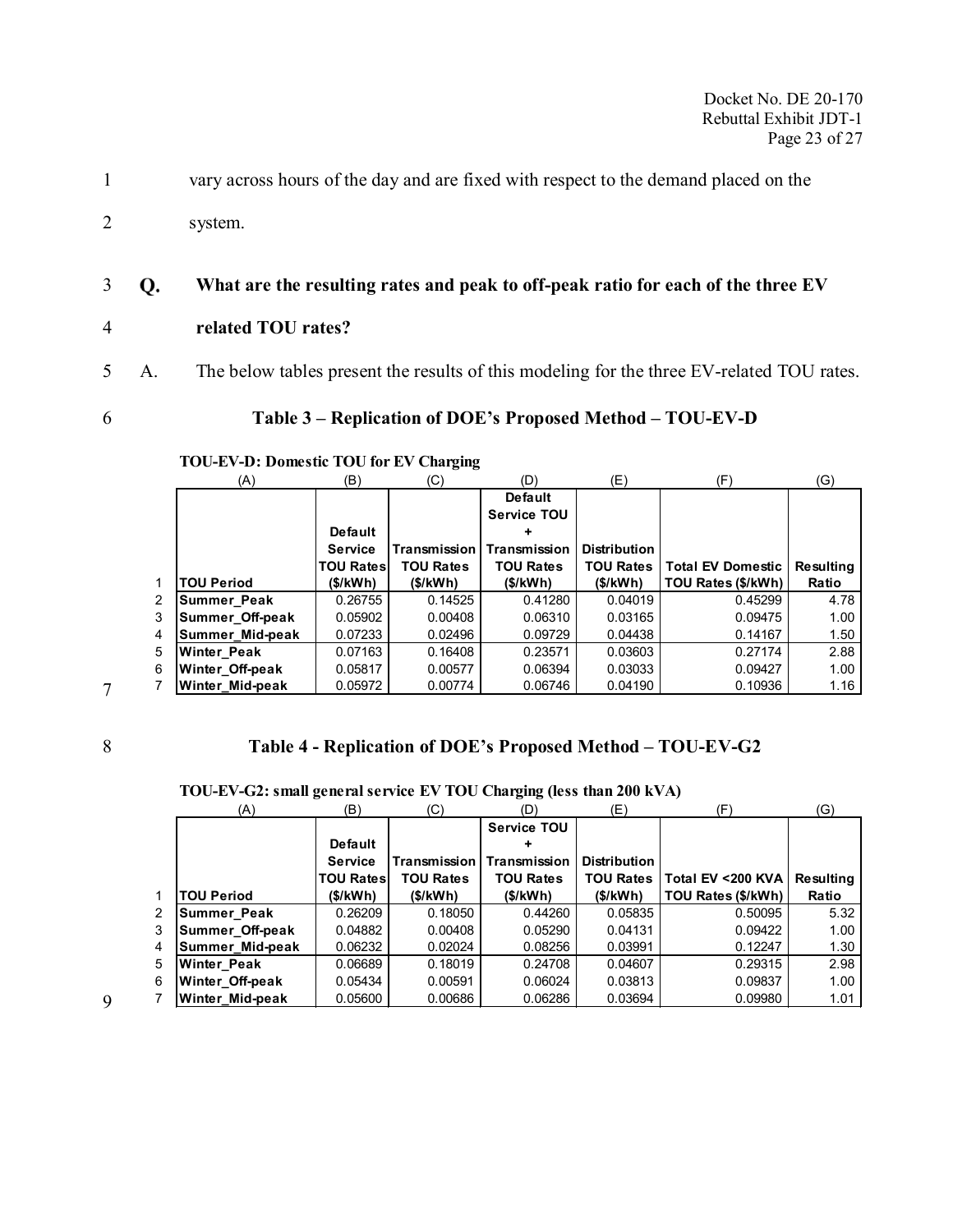### <span id="page-25-1"></span>1 **Table 5 - Replication of DOE's Proposed Method – TOU-EV-G1**

|                | (A)                    | (B)                      | (C)              | (D)                   | (E)                 | (F)                            | (G)       |
|----------------|------------------------|--------------------------|------------------|-----------------------|---------------------|--------------------------------|-----------|
|                |                        |                          |                  | <b>Default</b>        |                     |                                |           |
|                |                        |                          |                  | <b>Service TOU</b>    |                     |                                |           |
|                |                        | <b>Default</b>           |                  |                       |                     |                                |           |
|                |                        | <b>Service</b>           | Transmission     | <b>I Transmission</b> | <b>Distribution</b> |                                |           |
|                |                        | <b>TOU Rates</b>         | <b>TOU Rates</b> | <b>TOU Rates</b>      |                     | TOU Rates   Total EV > 200 KVA | Resulting |
|                | <b>TOU Period</b>      | (\$/kWh)                 | (\$/kWh)         | (\$/kWh)              | (\$/kWh)            | TOU Rates (\$/kWh)             | Ratio     |
| $\overline{2}$ | <b>Summer Peak</b>     | $\overline{\phantom{0}}$ | 0.17751          | 0.17751               | 0.03229             | 0.20980                        | 8.17      |
| 3              | <b>Summer Off-peak</b> |                          | 0.00408          | 0.00408               | 0.02159             | 0.02567                        | 1.00      |
| 4              | <b>Summer Mid-peak</b> |                          | 0.02097          | 0.02097               | 0.02348             | 0.04446                        | 1.73      |
| 5              | <b>Winter Peak</b>     |                          | 0.18781          | 0.18781               | 0.02706             | 0.21486                        | 7.89      |
| 6              | Winter Off-peak        |                          | 0.00589          | 0.00589               | 0.02133             | 0.02722                        | 1.00      |
|                | <b>Winter Mid-peak</b> |                          | 0.00707          | 0.00707               | 0.02234             | 0.02941                        | 1.08      |

| TOU-EV-G1: large general service EV TOU Charging (greater than 200 kVA) |  |  |  |
|-------------------------------------------------------------------------|--|--|--|
|                                                                         |  |  |  |

3 **What conclusions or recommendations can be drawn from these resulting time-**

2

### 4 **varying rates and associated peak to off-peak ratios?**

 A. One key element to the rationale for the DOE's proposal is, "Cost-reflective price signals created by this approach are expected to incentivize customers to shift their load to lower  $7 \text{ cost hours}$  and mitigate the peak growth."<sup>[19](#page-25-0)</sup> While there is significant disagreement as to the cost-reflective price signal created when time-varying distribution costs, it can be noted that during peak periods, under the DOE's approach, the vast majority of the time- varying kWh rate consists of default service and transmission costs. For instance, for the Domestic EV class, 91% of the summer peak rate relates to default service and transmission costs. Another way to view this is the time-varying default service and transmission costs results in a rate of \$0.41459 [\(Table 3](#page-24-0) line 2 column D) during the 14 summer peak hours; compared to the current distribution kWh rate of \$0.03558. The DOE

<span id="page-25-0"></span><sup>19</sup> Sergici direct testimony at page 46.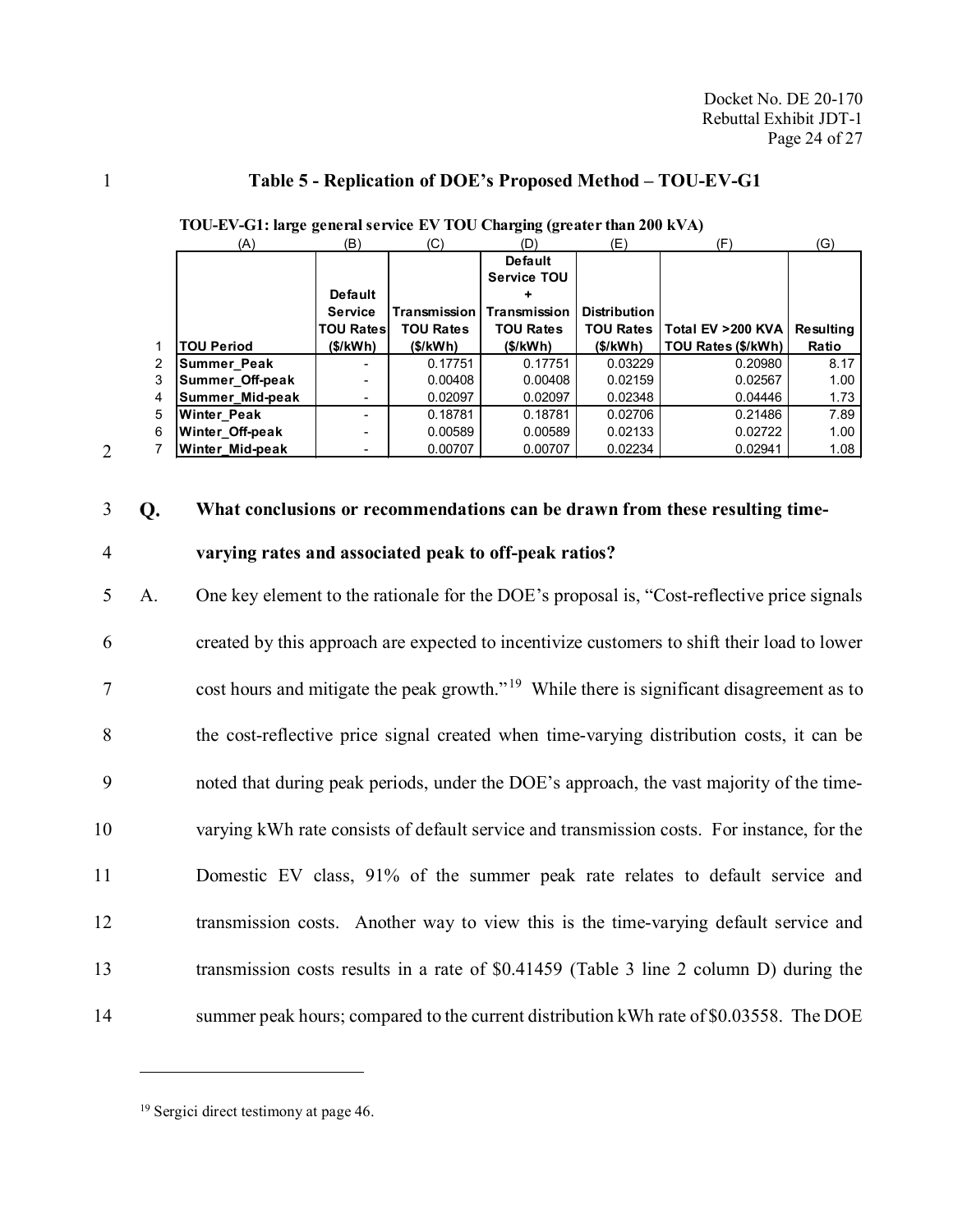|                | has presented no evidence that it is necessary to increase the TOU peak rate by 9%, by       |
|----------------|----------------------------------------------------------------------------------------------|
| 2              | time-varying demand-related distribution costs to incentivize customers to shift their load. |
| 3              | Similar conclusions can be drawn for the other two rates by reviewing data in Table 4 and    |
| $\overline{4}$ | Table 5.                                                                                     |

### **What are the implications of the DOE's TOU rates for EV charging station bills?**

 A. Atrium conducted a bill impact analysis using the rates resulting from the replication of DOE's methods, as described above. For the G1 customer class, illustrative bill impacts with load factors of 5% and 10% for an average summer month were constructed to show the differences between Unitil's current rates, Unitil's EV TOU proposal, and DOE's method for calculating TOU EV rates. A billed demand was assumed at 300 kVA, and non-holiday weekday monthly energy was calculated assuming a 95% power factor for a 12 DCFC station load profile and a 5% or 10% load factor. Energy charges were calculated for each hour of a 24-hour period the hourly load profile and each subsequent rate design method. Demand charges were then calculated given respective demand rates (\$7.60/kVA for current and Unitil's EV TOU proposal, and zero for DOE's method) and demand cost reductions (75% reduction for Unitil's EV TOU proposal). The total monthly charges for each rate design method (exclusive of generation costs), as well as the differences from Current Rates, can be seen in [Table 6](#page-27-0) and [Table 7](#page-27-1) below.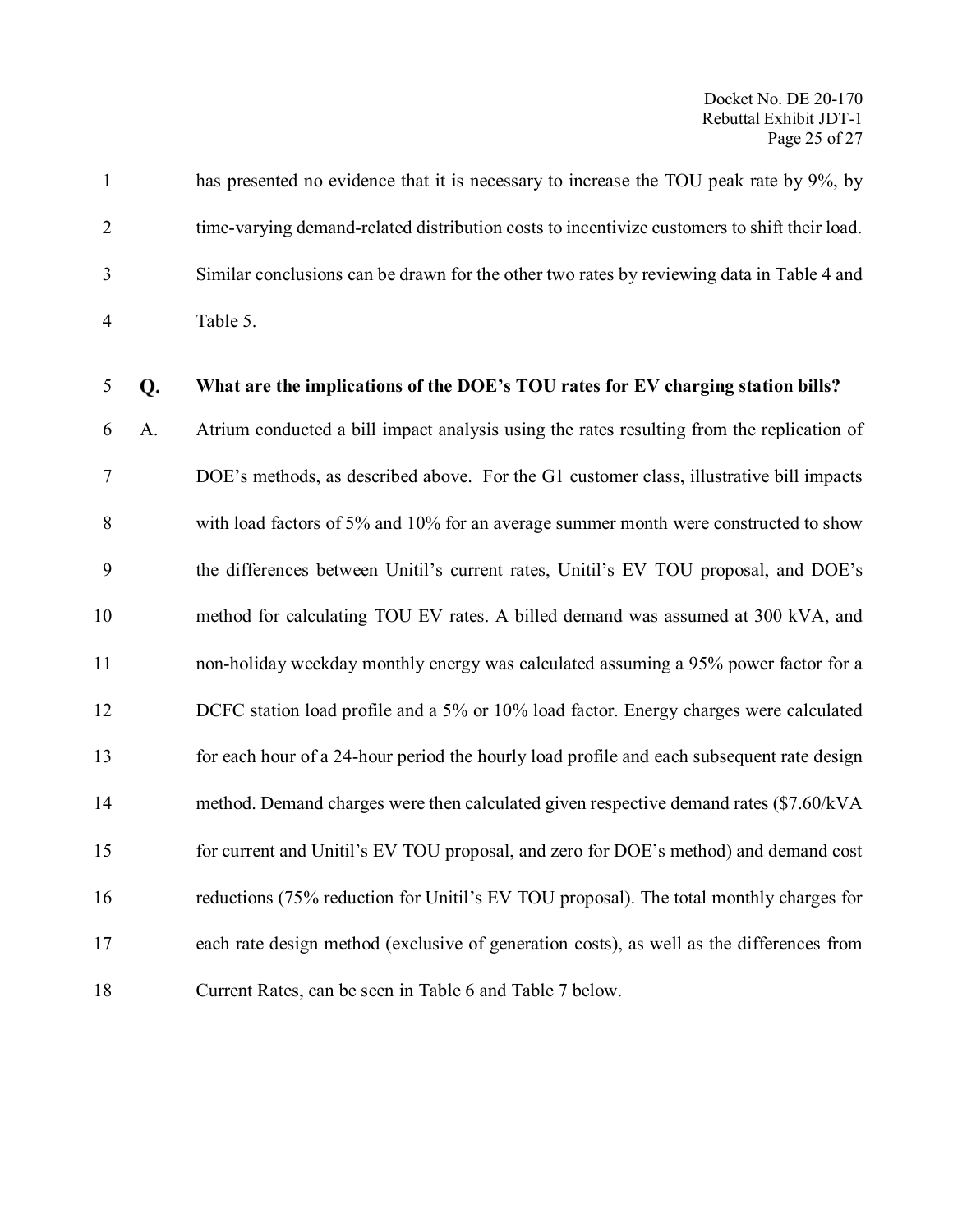| G1 EV w/LF 5%               | <b>Current Rate</b> | <b>Unitil EV TOU</b><br>Proposal (75%<br>demand<br>reduction) | <b>DOE Method</b><br>(100% Energy) |
|-----------------------------|---------------------|---------------------------------------------------------------|------------------------------------|
| Billed Demand (kVA)         | 300                 | 300                                                           | 300                                |
| Monthly Energy (kWh)        | 34,200              | 34,200                                                        | 34,200                             |
| Load Factor                 | 5%                  | 5%                                                            | 5%                                 |
| Customer Charge (\$/month)  | \$<br>86.49         | \$86.49                                                       | \$86.49                            |
| <b>Energy Charges</b>       | \$1,242.23          | \$2,506.72                                                    | \$3,663.31                         |
| <b>Demand Charges</b>       | \$2,280.00          | \$570.00                                                      | \$0.00                             |
| <b>TOTAL Monthly Charge</b> | \$3,608.72          | \$3,163.21                                                    | \$3,749.80                         |
| Difference from Current     |                     |                                                               |                                    |
| Rates                       |                     | (\$445.52)                                                    | \$141.08                           |

### <span id="page-27-0"></span>1 **Table 6 – Bill Impact – 5% Load Factor Assumption**

2

### <span id="page-27-1"></span>3 **Table 7 - Bill Impact – 10% Load Factor Assumption**

|                             |                     | <b>Unitil EV TOU</b><br>Proposal (75% |                   |
|-----------------------------|---------------------|---------------------------------------|-------------------|
|                             |                     | demand                                | <b>DOE Method</b> |
| G1 EV w/ LF 10%             | <b>Current Rate</b> | reduction)                            | (100% Energy)     |
| <b>Billed Demand (kVA)</b>  | 300                 | 300                                   | 300               |
| Monthly Energy (kWh)        | 102,600             | 102,600                               | 102,600           |
| Load Factor                 | 10%                 | 10%                                   | 10%               |
| Customer Charge (\$/month)  | \$86.49             | \$86.49                               | \$86.49           |
| <b>Energy Charges</b>       | \$3,726.70          | \$5,188.91                            | \$7,583.06        |
| <b>Demand Charges</b>       | \$2,280.00          | \$570.00                              | \$0.00            |
| <b>TOTAL Monthly Charge</b> | \$6,093.19          | \$5,845.40                            | \$7,669.55        |
| Difference from Current     |                     |                                       |                   |
| Rates                       |                     | (5247.79)                             | \$1,576.36        |

4

### 5 **What do these bill impacts demonstrate with respect to the TOU rate proposals and**

### 6 **the demand charge holiday proposal?**